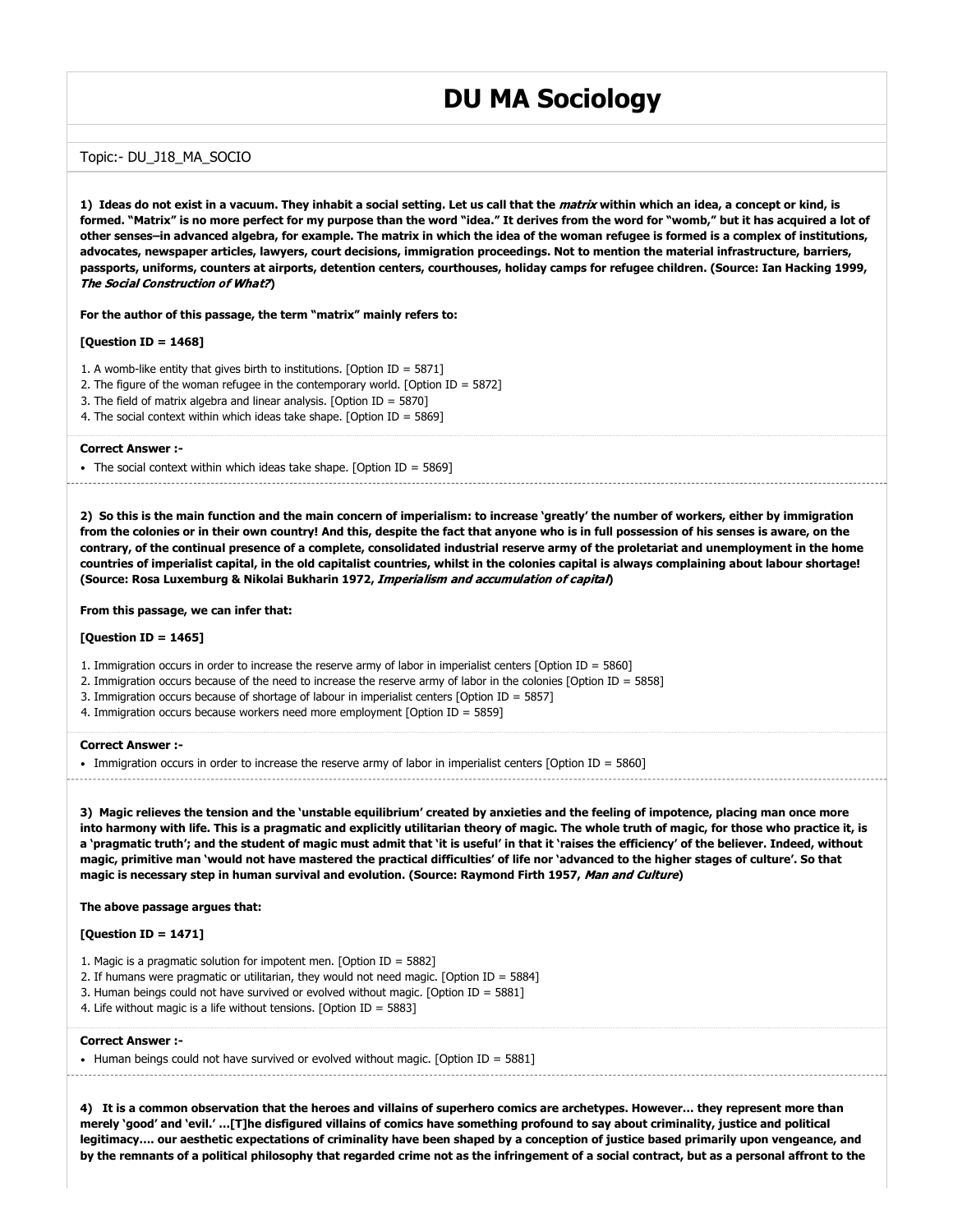**sovereign, who reaffirmed his legitimacy by avenging himself upon the criminal. (Source: Jack Fennell 2012, 'The Aesthetics of Super-Villainy')**

#### **The above passage argues that super hero comics say something important about criminality because:**

# **[Question ID = 1446]**

- 1. Comics present limited archetypes of good and evil. [Option ID = 5781]
- 2. Comics are unique in how they aestheticize crime and criminality. [Option ID = 5784]
- 3. Comics show how vestiges of vengeance are still part of our notion of justice. [Option ID = 5782]
- 4. Crime is not an infringement of the social contract. [Option ID = 5783]

#### **Correct Answer :-**

Comics show how vestiges of vengeance are still part of our notion of justice. [Option ID = 5782]

**5) An intrinsic relation between two things A and B is such that the relation belongs to the definitions or basic constitutions of A and B, so that without the relation, A and B are no longer the same things. (Source: Arne Naess 1973, 'The Shallow and the Deep, Long-Range Ecology Movement')**

**According to the passage above, if A and B are in an intrinsic relation we can infer that:**

**I. A and B cannot exist without each other II. A and B cannot be defined separately III. A and B are transformed by the relation IV. A and B are constituted only by their relation to each other**

# **Which of the above inferences are correct?**

#### **[Question ID = 1463]**

- 1. I and III [Option ID =  $5850$ ] 2. All of these [Option ID = 5849] 3. II and IV [Option ID =  $5852$ ]
- 4. I, III and IV [Option ID =  $5851$ ]

#### **Correct Answer :-**

 $\bullet$  I and III [Option ID = 5850]

**6) In India, the courts face quite as many problems in ascertaining religion in general and a great deal more in the way of fixing particular religious identities. This is because the Indian Constitution and legal system embody a different relation of law to religion. Indian law permits application of different bodies of family law on religious lines, permits public laws, like those of religious trusts, to be differentiated according to religion, and permits protective or compensatory discrimination in favour of disadvantaged groups, which may sometimes be determined in part by religion. The penal law in India is extraordinarily solicitous of religious sensibilities and undertakes to protect them from offence. The electoral law attempts to abolish religious appeals in campaigning. In all these areas courts must determine the nature and boundaries of a particular religion. (Source: Marc Galanter 1998, 'Hinduism, Secularism, and the Indian Judiciary')**

#### **From the above passage we can infer that:**

#### **[Question ID = 1444]**

- 1. Indian family law combines different religious traditions into a uniform code. [Option ID = 5774]
- 2. Religion is implicated in both civil and criminal law in India. [Option ID = 5776]
- 3. The legal system in India is essentially based on religion. [Option ID = 5775]
- 4. The legal system in India ignores religious sentiments. [Option ID = 5773]

#### **Correct Answer :-**

• Religion is implicated in both civil and criminal law in India. [Option ID = 5776]

**7) When I began the research for this project, I had only the sketch of a plan. I began with support groups in southern California and was led to psychiatry, neuroscience, the pharmaceutical industry, and the rest out of my interest in following up on what people living under the description of manic depression were experiencing. I thought of these excursions as "expeditions" into large-scale organizations whose activities I could only sample in the most modest way. The description that follows has the coherence of something written after the fact. (Source: Emily Martin 2007,** Bipolar Expeditions**)**

**From the above passage, we can infer that the author's research focusses on:**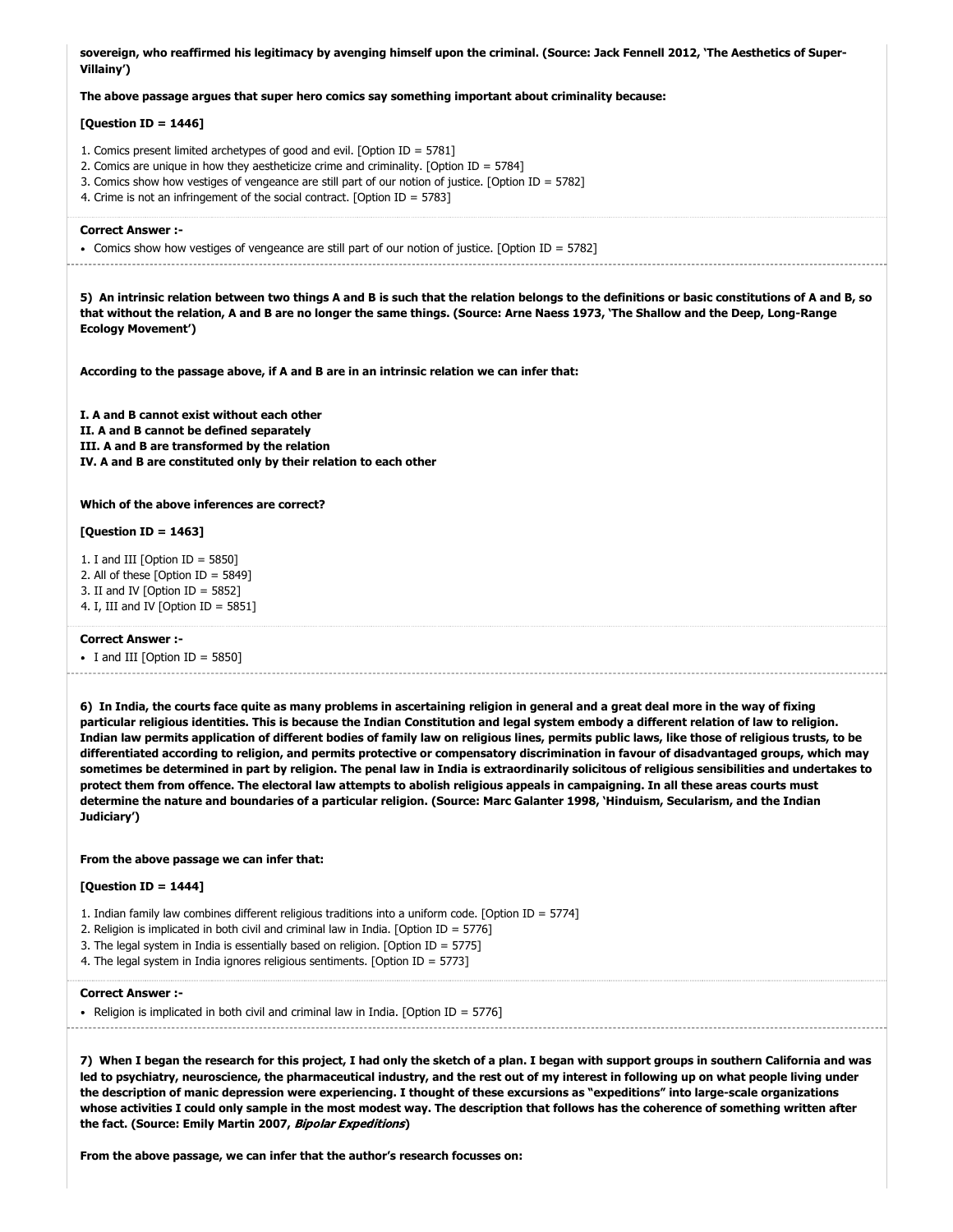# **[Question ID = 1466]**

- 1. Producing a coherent account after considering all the facts. [Option ID = 5864]
- 2. Sample surveys of large-scale organizations. [Option ID = 5862]
- 3. The experiences of people having manic depression. [Option ID = 5863]
- 4. The fields of psychiatry, neuroscience and pharmaceuticals. [Option ID = 5861]

#### **Correct Answer :-**

• The experiences of people having manic depression. [Option ID = 5863]

**8) By definition, in all societies, income inequality is the result of adding up these two components: inequality of income from labor and inequality of income from capital. The more unequally distributed each of these two components is, the greater the total inequality. In the abstract, it is perfectly possible to imagine a society in which inequality with respect to labor is high and inequality with respect to capital is low, or vice versa, as well as a society in which both components are highly unequal or highly egalitarian. The third decisive factor is the relation between these two dimensions of inequality: to what extent do individuals with high income from labor also enjoy high income from capital? Technically speaking, this relation is a statistical correlation, and the greater the correlation, the greater the total inequality, all other things being equal. (Source: Thomas Piketty 2015,** Capital in the Twenty-First Century**)**

**The least unequal society according to the above passage is likely to be one in which:**

# **[Question ID = 1455]**

1. There is a low correlation between inequality of income from labour and from capital. [Option ID = 5820]

2. inequality of income from capital is low [Option ID =  $5818$ ]

3. inequality of income from both capital and labour is low [Option ID = 5819]

4. inequality of income from labour is high [Option ID = 5817]

#### **Correct Answer :-**

• inequality of income from both capital and labour is low  $[Option ID = 5819]$ 

**9) After all, rules – what we get by interpreting precedents and statutes and precedents – must be applied to facts; but facts of a case do not come with their own descriptions, and must be characterized in terms of their legal import. (Source: Brian Leiter 1996, 'Legal Realism')**

**Some statements based on the above passage:**

**I. Facts of a case are more fundamental than rules II. Facts of a case are determined by applying rules III. Facts of a case need to be described in legal terms IV. Facts of a case are got by interpreting precedents**

#### **Which of the above statements are correct?**

# **[Question ID = 1438]**

1. Only III [Option ID = 5752] 2. All of these [Option ID = 5749] 3. II and III  $[Option ID = 5751]$ 4. I, II and III [Option ID =  $5750$ ]

#### **Correct Answer :-**

 $\bullet$  Only III [Option ID = 5752]

**10) In an examination, 80% candidates passed in Paper 1 and 85% candidates passed in Paper II. 76% candidates passed in both papers. What is the maximum percentage of candidates who could have failed in both papers?**

**[Question ID = 1480]**

1. 11 [Option ID = 5920] 2. 15 [Option ID = 5917] 3. 20 [Option ID = 5918] 4. 24 [Option ID = 5919]

#### **Correct Answer :-**

• 15 [Option ID = 5917]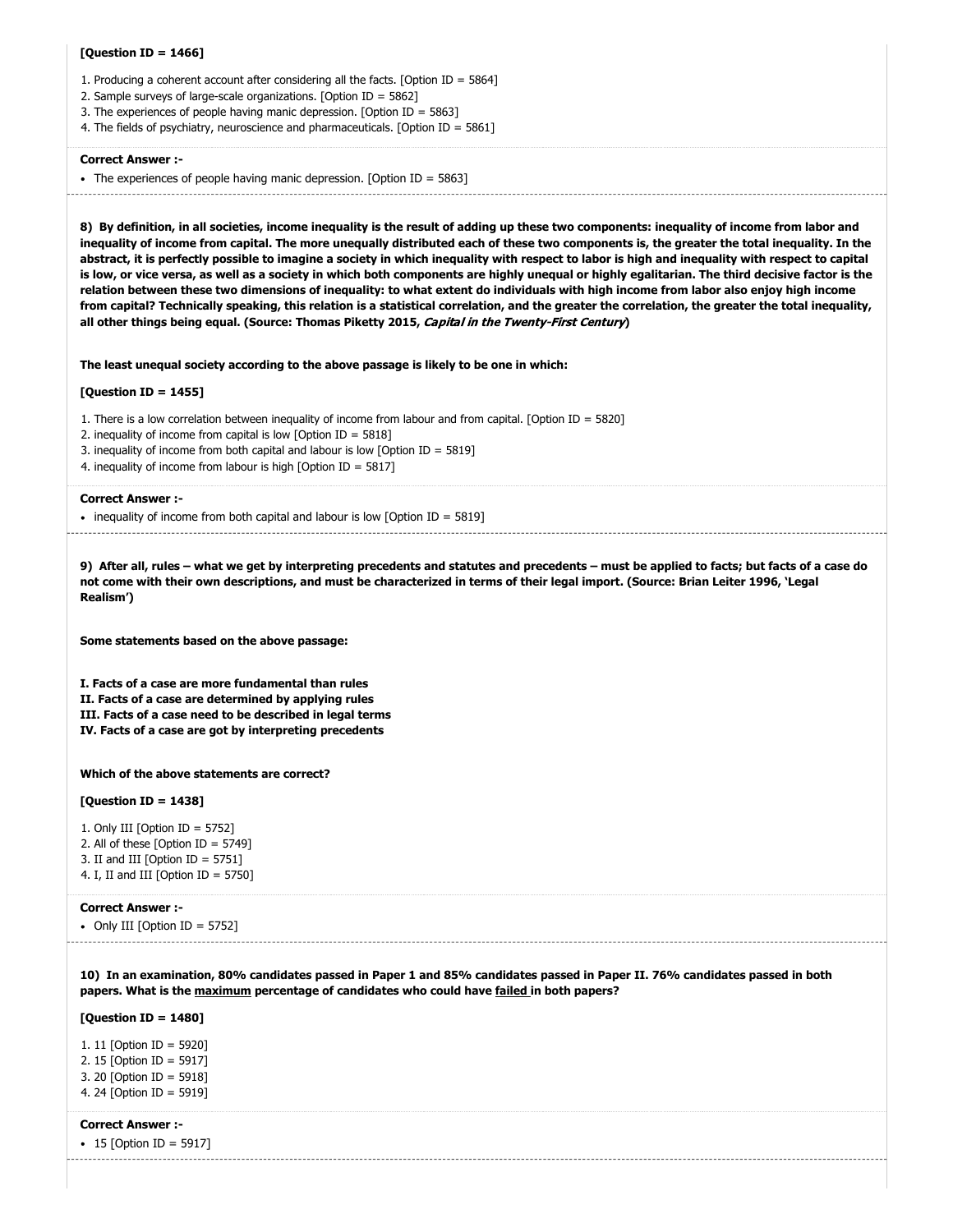**11) Three points may be proposed about task-orientation. First, there is a sense in which it is more humanly comprehensible than timed labour. The peasant or labourer appears to attend upon what is an observed necessity. Second, a community in which task-orientation is common appears to show least demarcation between "work" and "life". Social intercourse and labour are intermingled - the working-day lengthens or contracts according to the task - and there is no great sense of conflict between labour and "passing the time of day". Third, to men accustomed to labour timed by the clock, this attitude to labour appears to be wasteful and lacking in urgency. (Source: E.P.Thompson, 1967, 'Time, Work Discipline and Industrial Capitalism')**

# **According to the above passage, a work rhythm that is task-oriented:**

#### **[Question ID = 1464]**

- 1. Does not divide work and life in the life of a community. [Option ID = 5853]
- 2. Does not allow for workers' agency. [Option ID = 5856]
- 3. Is not very different from work timed by the clock. [Option ID = 5854]
- 4. Inevitably wastes a lot of time. [Option ID = 5855]

#### **Correct Answer :-**

Does not divide work and life in the life of a community. [Option ID = 5853]

**12) In West Africa, the term youthman is commonly used to refer to people who have not attained social adulthood despite their biological adulthood. Even men over forty continue to be seen as youths because of their inability to gain a stable livelihood, live independently, marry and form families. The very existence of the expression youthman,… stands as a metaphor for Africa's poverty and attests to the pervasiveness of waithood across the continent. (Source: Alcinda Honwana 2014, '"Waithood": Youth transitions and social change')**

#### **From the above passage, it CANNOT be inferred that:**

# **[Question ID = 1447]**

- 1. Age is not the only criteria of attaining adulthood. [Option ID = 5785]
- 2. Economic conditions may affect attainment of social adulthood. [Option ID = 5787]
- 3. In some societies biological and social adulthood may not coincide. [Option ID = 5786]
- 4. The Youthman phenomenon is unique to West Africa. [Option ID = 5788]

#### **Correct Answer :-**

• The Youthman phenomenon is unique to West Africa. [Option ID = 5788]

**13) Risks presuppose decision. These decisions were previously undertaken with fixed norms of calculability, connecting means and ends or causes and effects. These norms are precisely what 'world risk society' has rendered invalid. All of this becomes very evident with private insurance, perhaps the greatest symbol of calculation and alternative security--which does not cover nuclear disaster, nor climate change and its consequences, not the breakdown of Asian economies, nor the low-probability high-consequences risk of various forms of future technology. in fact, most controversial technologies, like genetic engineering, are not privately insured. (Source: Ulrich Beck 1999,** World Risk Society**)**

**From the passage above, we can conclude that:**

#### **[Question ID = 1469]**

- 1. Private insurance increases in risk society [Option ID = 5875]
- 2. Risk has increased in modern society [Option ID = 5873]
- 3. Decision making powers have decreased in modern society [Option ID = 5874]
- 4. Decision making results in increased risk [Option ID = 5876]

#### **Correct Answer :-**

- Risk has increased in modern society  $[Option ID = 5873]$ 

**14) People who feel no temptation before closed doors, who have no curiosity about human beings, who are content to admire scenery without wondering about the people who live in those houses on the other side of that river, should probably … stay away from sociology. They will find it unpleasant or, at any rate, unrewarding. People who are interested in human beings only if they can change, convert or reform them should also be warned, for they will find sociology much less useful than they hoped. And people whose interest is mainly in**

**their own conceptual constructions will do just as well to turn to the study of little white mice. (Source: Peter Berger 1963,** An invitation

**From the above passage, it CANNOT be inferred that:**

#### **[Question ID = 1437]**

to Sociology**)**

2. Sociologists are concerned with other people's ways of thinking. [Option ID = 5748]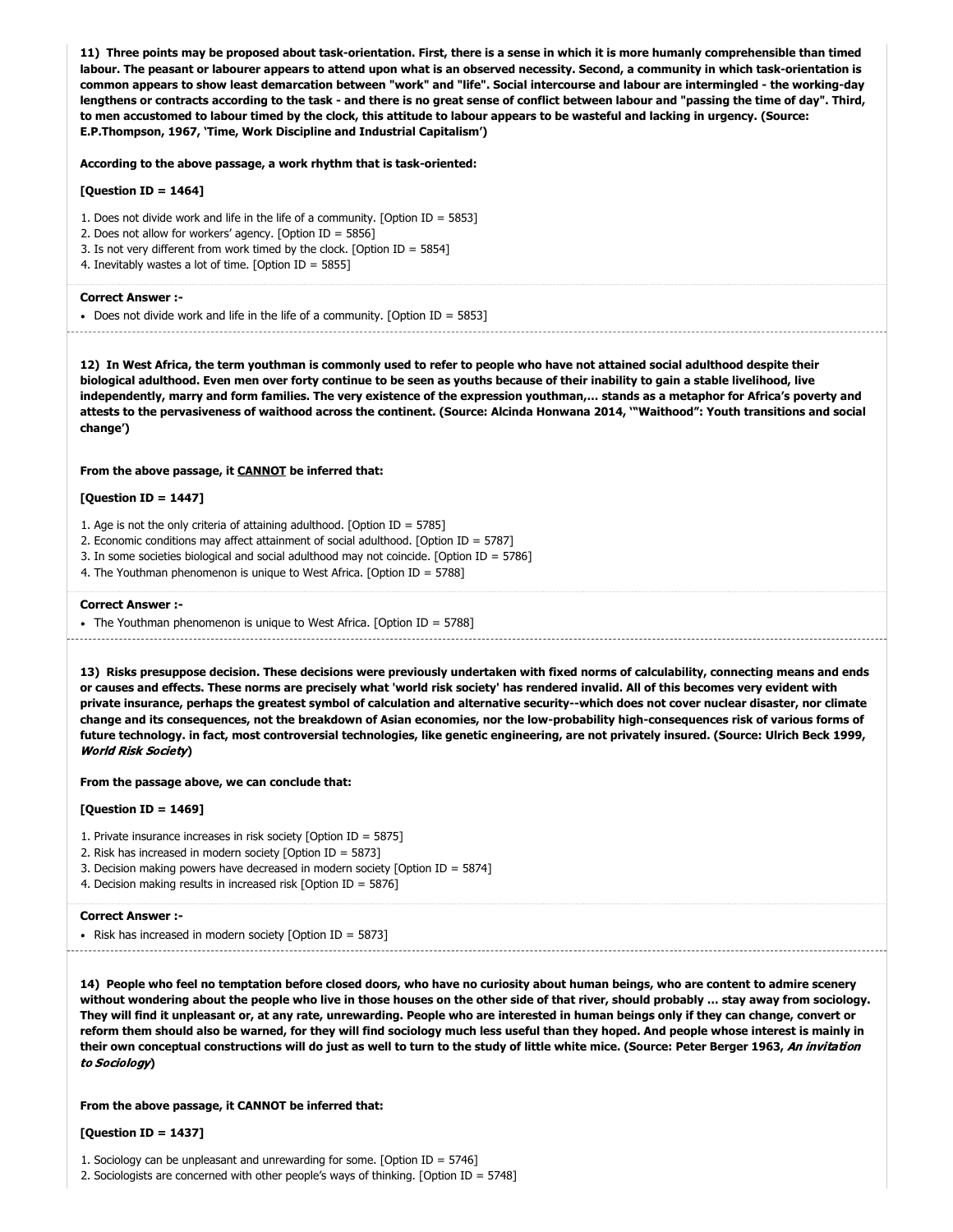- 3. Sociology is concerned with transforming people. [Option ID = 5747]
- 4. Not everyone might find sociology interesting. [Option ID = 5745]

• Sociology is concerned with transforming people. [Option ID = 5747]

**15) Brilliant people are generally eccentric. Some of them are artists. Many artists have tattoos. Based on these statements, which of the following conclusions can be made?**

#### **[Question ID = 1479]**

1. Artists are brilliant people [Option ID = 5916]

2. Artists with tattoos are brilliant [Option ID = 5913]

3. People with tattoos are eccentric [Option ID = 5915]

4. Some brilliant people may have tattoos [Option ID = 5914]

#### **Correct Answer :-**

• Some brilliant people may have tattoos  $[Option ID = 5914]$ 

**16) As a first moment, it is clear that while there is one (Repressive) State Apparatus, there is a** plurality **of Ideological State** Apparatuses. . . As a second moment, it is clear that whereas the unified - (Repressive) State Apparatus belongs entirely to the *public* **domain, much the larger part of the Ideological State Apparatuses (in their apparent dispersion) are part, on the contrary, of the** private **domain. Churches, Parties, Trade Unions, families, some schools, most newspapers, cultural ventures, etc., etc., are private. . . We can ignore the first observation for the moment. But someone is bound to question the second, asking me by what right I regard as Ideological** State **Apparatuses, institutions which for the most part do not possess public status, but are quite simply** private **institutions. . . The distinction between the public and the private is a distinction internal to bourgeois law and valid in the (subordinate) domains in which bourgeois law exercises its 'authority'". (Source: Louis Althusser 1970, 'Ideology and ideological state apparatus')**

#### **According the above passage, Ideological State Apparatuses are**

# **[Question ID = 1470]**

1. Mostly private institutions without public status [Option ID = 5878]

- 2. Critical of the public/private distinction of bourgeois law [Option ID = 5879]
- 3. A questionable concept as they do not possess public status [Option ID = 5880]

4. Institutions in private domain performing state functions [Option ID = 5877]

#### **Correct Answer :-**

• Mostly private institutions without public status [Option ID = 5878]

**17) Nonsense literature often functions as political satire, social commentary, and deconstructive critique of conventions. Indeed, as a form of intellectual play that hones linguistic competence, nonsense literature requires for its meaning a clear contrast with the conventional. Because it has the "doubling effect" of being grounded in, yet also in flight from, reality, it should be distinguished from accidental meaning and random senselessness. Nonsense literature is therefore not the absence of sense but, rather, "a clever subversion of it that heightens rather than destroys meaning" and exhibits its own contrasting "lawfulness." (Source: Mary Liston 2009, 'The Rule of Law through the Looking Glass')**

# **From the above passage it can be inferred that:**

#### **[Question ID = 1441]**

- 1. Nonsense literature often makes no sense and can be said to be randomly senseless. [Option ID = 5761]
- 2. Nonsense literature makes more sense than conventional literature despite being senseless. [Option ID = 5762]
- 3. Nonsense literature makes sense by reinforcing the norms of conventional literature. [Option ID = 5764]
- 4. Nonsense literature makes sense by subverting conventions of mainstream literature. [Option ID = 5763]

#### **Correct Answer :-**

• Nonsense literature makes sense by subverting conventions of mainstream literature. [Option ID = 5763]

**18) Calvinists believe in predestination--that God has already determined who is saved and damned. As Calvinism developed, a deep psychological need for clues about whether one was actually saved arose, and Calvinists looked to their success in worldly activity for those clues. Thus, they came to value profit and material success as signs of God's favor. Other religious groups, such as the Pietists, Methodists, and the Baptist sects had similar attitudes to a lesser degree. Weber argues that this new attitude broke down the traditional economic system, paving the way for modern capitalism. (Source: S.Kalberg (ed.) 2001,** Protestant Ethics and the Spirit of Capitalism**)**

**The above passage suggests that the pre-capitalist economy was undermined by:**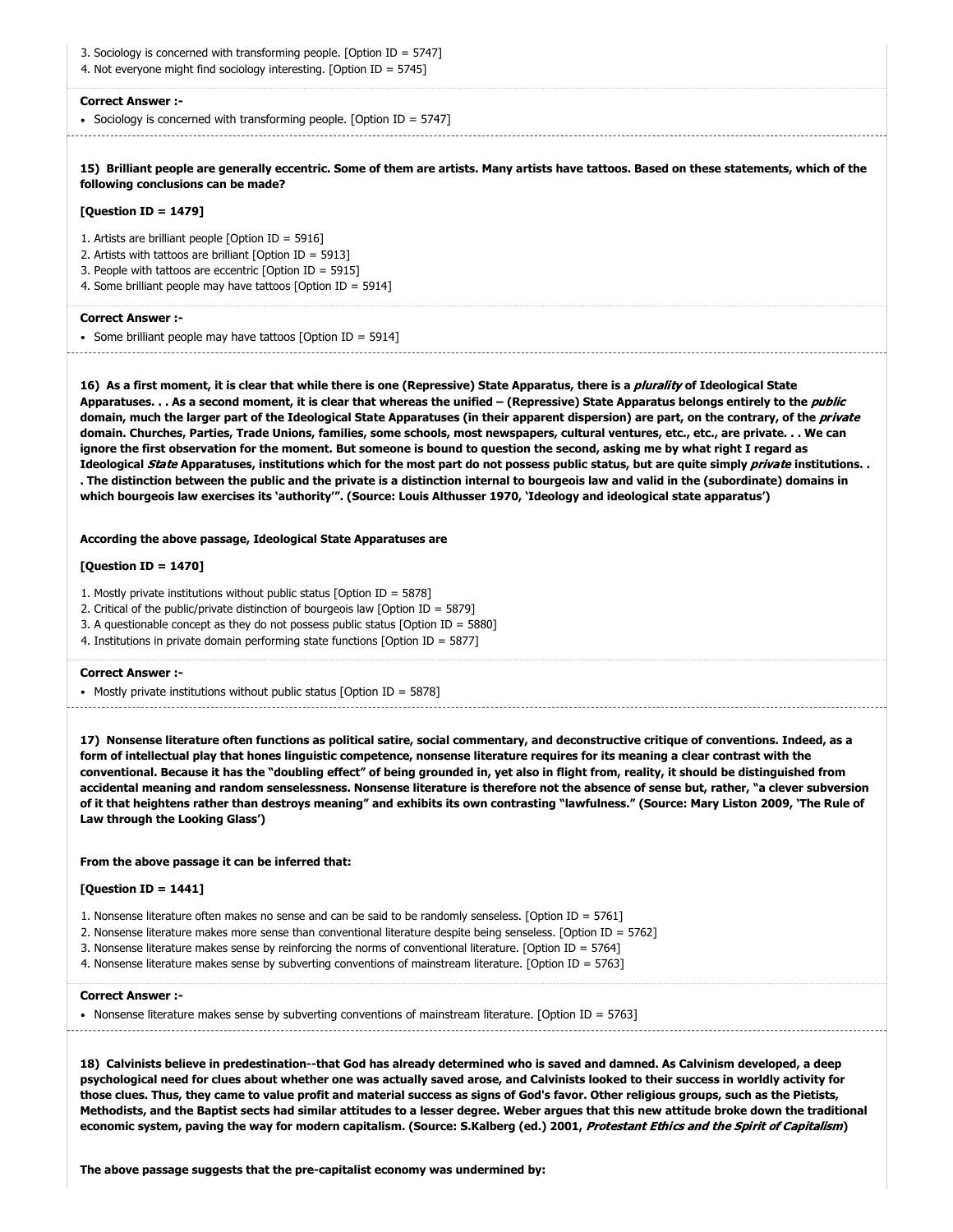# **[Question ID = 1457]**

- 1. The Calvinists belief in predestination. [Option ID = 5826]
- 2. The Protestants interpretation of the doctrine of predestination [Option ID = 5825]
- 3. The differences between Calvinists and other Protestants. [Option ID = 5827]
- 4. The worldly activities rather than the beliefs of the Christians. [Option ID = 5828]

#### **Correct Answer :-**

• The Protestants interpretation of the doctrine of predestination [Option ID = 5825]

**19) Dalit women's economic productivity has implications for marital autonomy. Divorce, 'love marriage' and widow remarriage are more common among Dalits. Although undesirable, it is possible for Dalit women to survive on their own earnings. This allows for an element of choice in their marital arrangements and enables them to escape abusive marriages. … [yet] there is no question that men are greater (goppa-ga) than women and any household in which a wife dominates her husband is seen as transgressive. … Dalits too see sons are important since they inherit any property, take over the family home and take care of ageing parents. (Source: C. Still 2011, 'Spoiled Brides and the Fear of Education')**

**The above passage suggests that gender relations among Dalits in South India are distinctive because:**

#### **[Question ID = 1454]**

- 1. Women are not expected to take care of their ageing parents. [Option ID = 5813]
- 2. Since they can earn their own livelihood, women can leave an abusive marriage. [Option ID = 5815]
- 3. Marital autonomy allows women to dominate their husbands. [Option ID = 5814]
- 4. Higher divorce rates imply less autonomy for women. [Option ID = 5816]

#### **Correct Answer :-**

 $\bullet$  Since they can earn their own livelihood, women can leave an abusive marriage. [Option ID = 5815]

**20) Refugees are today a global dilemma. The magnitude of their problems has prompted proposals that a global partnership be forged for their protection. However, not all countries have yet ratified the 1951 Refugee Convention and therefore do not yet have in place national refugee and asylum legislation consistent with international standards and principles. Consequently, it is arguable whether the enactment of international refugee legislation is today a meaningful option. The normative international system that deals with refugees still focuses on the source of their status. Usually, the root causes referred to are the traditional ones: civil wars, military conscription and human rights violations. (Source: E. S. Macamo 2005,** Negotiating Modernity**)**

**According to the above passage, international laws on refugees are not viable because:**

# **[Question ID = 1459]**

- 1. Most countries have already ratified the 1951 Convention. [Option ID = 5836]
- 2. There is no consensus on global standards and principles. [Option ID = 5835]
- 3. Today the number of refugees is too large to manage. [Option ID = 5833]
- 4. Today's refugees are no longer the product of traditional root causes. [Option ID = 5834]

#### **Correct Answer :-**

• There is no consensus on global standards and principles. [Option ID = 5835]

**21) When politicians first heard of the torture, they denied it happened, minimized the violence, and called it ill treatment. When the evidence mounted, they tried a few bad apples, disparaged the prisoners, and observed that terrorists had done worse things. They claimed torture was effective and necessary, and counter-challenged that critics were aiding the enemy. Some offered apologies, but** accepted no responsibility. Others preferred not to dwell on past events. (Source: Darius Rejali 2007, Torture and Democracy)

# **Which of the following statements is the central message in the passage above:**

# **[Question ID = 1440]**

- 1. Politicians are responsible for torture of terrorists. [Option ID = 5757]
- 2. Politicians are reluctant to oppose torture by the armed forces of their own nation. [Option ID = 5758]
- 3. Torture exists but it is a very confusing phenomenon. [Option ID = 5760]
- 4. There are reasonable grounds on which politicians doubt the existence of torture. [Option ID = 5759]

# **Correct Answer :-**

• Politicians are reluctant to oppose torture by the armed forces of their own nation. [Option ID = 5758]

**22) This critical evaluation of the various characteristics of Caste leave no doubt that prohibition, or rather the absence of intermarriage endogamy, to be concise—is the only one that can be called the essence of Caste when rightly understood. But some may deny this on**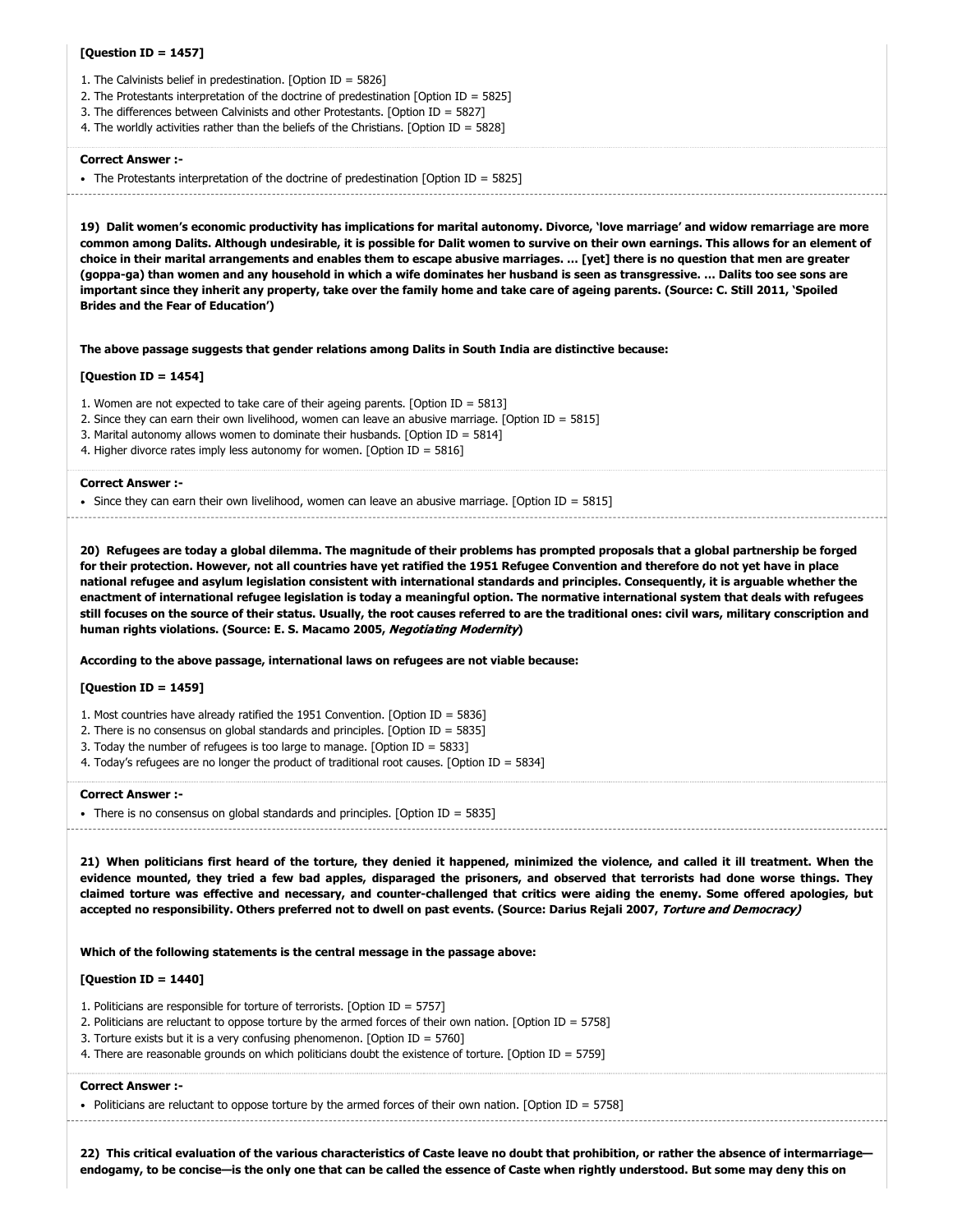**abstract anthropological grounds, for there exist endogamous groups without giving rise to the problem of Caste…. The Negroes and the Whites and the various tribal groups that go by name of American Indians in the United States may be cited as more or less appropriate illustrations in support of this view. But we must not confuse matters, for in India the situation is different. As pointed out before, the peoples of India form a homogeneous whole. The various races of India occupying definite territories have more or less fused into one another and do possess cultural unity, which is the only criterion of a homogeneous population. Given this homogeneity as a basis, Caste becomes a problem altogether new in character and wholly absent in the situation constituted by the mere propinquity of endogamous social order. (Source: B.R.Ambedkar 1916, 'Castes in India')**

**Statements based on the above passage:**

**I. In principle, endogamy is not found in heterogenous societies**

**II. Caste alone is characterised by endogamy**

**III. The implications of endogamy are the same for caste as for race and tribe in the USA.**

**IV. The significance of endogamy derives from the physical proximity of caste groups.**

**Which of the above statements are correct?**

# **[Question ID = 1456]**

1. I and III [Option ID =  $5823$ ]

2. II and IV  $[Option ID = 5824]$ 

3. None [Option ID = 5822] 4. All [Option ID = 5821]

**Correct Answer :-**

• None  $[Option ID = 5822]$ 

**23) Wages are determined through the antagonistic struggle between capitalist and worker. Victory goes necessarily to the capitalist. The capitalist can live longer without the worker than can the worker without the capitalist. Combination among the capitalists is customary and effective; workers' combination is prohibited and painful in its consequences for them. Besides, the landowner and the capitalist can make use of industrial advantages to augment their revenues; the worker has neither rent nor interest on capital to supplement his industrial income. Hence the intensity of the competition among the workers. Thus only for the workers is the separation of capital, landed property, and labour an inevitable, essential and detrimental separation. (Source: Karl Marx 1844,** Economic and Philosophic Manuscripts**)**

# **The above passage argues that the separation of capital, landed property and labour:**

# **[Question ID = 1460]**

1. Hurts workers because they have no source of income other than wages. [Option ID = 5839]

2. Is the result of intense competition among workers. [Option ID = 5840]

- 3. Is the product of customary and effective combination among capitalists. [Option ID = 5838]
- 4. Is inevitable because wages in capitalist society are determined by class struggle. [Option ID = 5837]

#### **Correct Answer :-**

• Hurts workers because they have no source of income other than wages. [Option ID = 5839]

**24) Efforts to describe and standardise ayurvedic and unani formulas in terms of modern pharmacological parameters have not resulted in the standardisation of single, and compound ayurvedic and unani medicines that are available in the Indian market. Deficient legislation and lack of surveillance by the central and state governments have added to this "state of anarchy". Manufacturers do not see it as their task to do fundamental research on Indian medical traditions. According to them, correlating classical plant names to the nomenclature of modern botany, conducting phytochemical, experimental and clinical studies, and other research activities with the objective to provide Indian medicine with a modern scientific base, has to be done by government bodies and colleges of indigenous medicine. (Source: Maarten Bode 2008,** Taking Traditional Knowledge to the Market**)**

**According to the above passage:**

#### **[Question ID = 1467]**

1. Indigenous medicine is inadequately regulated by central and state governments. [Option ID = 5867]

2. Government bodies ought to provide Indian medicine with a modern scientific base. [Option ID = 5868]

3. The government prevents manufacturers of Indian medicines from doing research. [Option ID = 5866]

4. Marketing of ayurvedic and unani medicines is enabled by lack of standardisation. [Option ID = 5865]

#### **Correct Answer :-**

Indigenous medicine is inadequately regulated by central and state governments. [Option ID =  $5867$ ]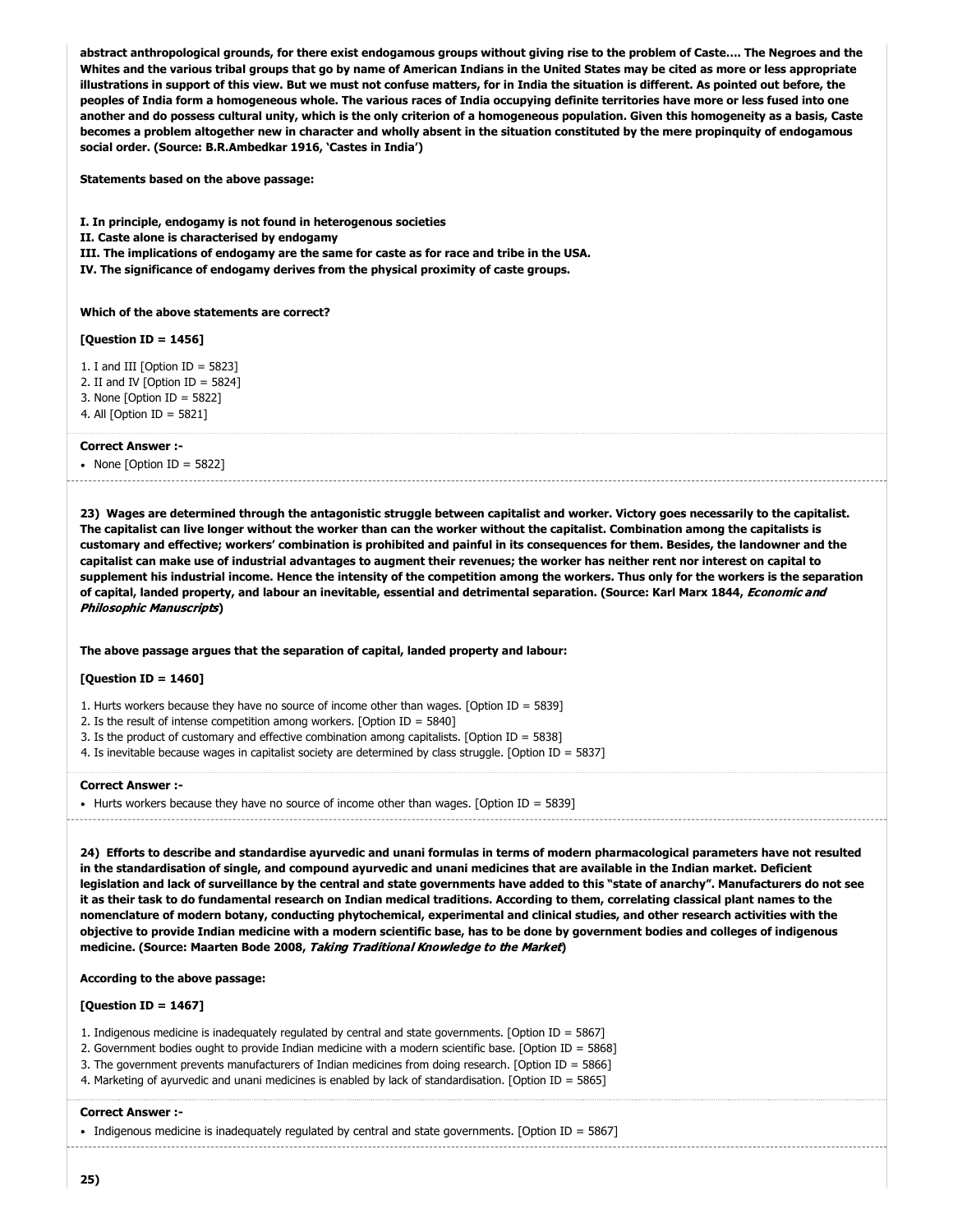**Social problems and political upheavals have emerged in countries at all stages of development. Moreover, we can see that these afflict countries with rapidly rising per capita incomes, as well as those with stagnant economies. In fact it looks as if economic growth may not merely fail to solve social and political difficulties; certain types of growth can actually cause them. Now that the complexity of development problems is becoming increasingly obvious, this continued addiction to the use of a single aggregative yardstick, in the face of evidence, takes on a rather different appearance. (Source: Dudley Seers 1969,** The Meaning of Development**)**

# **The above passage argues that:**

# **[Question ID = 1481]**

- 1. Economic growth is the cause of all social and political upheavals. [Option ID = 5924]
- 2. Economic growth is a method of preventing social and political upheavals. [Option ID = 5923]
- 3. It is unhelpful to use a single aggregative yardstick to measure economic growth. [Option ID = 5921]
- 4. The use of a single aggregative yardstick can solve the developmental problems of growth. [Option ID = 5922]

#### **Correct Answer :-**

• It is unhelpful to use a single aggregative yardstick to measure economic growth. [Option ID = 5921]

**26) Imagine being asked for your passport by your neighbour from the next village, wearing a uniform and shouldering a machine gun. … Whom do you see at this moment – a neighbour with unique physical traits, an individual with a lifestyle well-known to you? Or a soldier, part of a collective order, representing a state, de-individualized and acting according to command? You have done business with him, eaten and drunk with him, bought sweets for his children, but does all this really matter now? You might ask yourself how to address this person. Colloquially, referencing spatial and social proximity? Or rather formally, referencing an official distance, not putting emotions in your voice, like filling in a form? (Source: Florian Mühlfried 2014,** Being a State and States of Being in Highland Georgia**)**

# **This passage is likely to come from an essay on:**

# **[Question ID = 1439]**

- 1. Quarrels among former neighbours [Option ID = 5754]
- 2. Rising military tensions in tribal society [Option ID = 5756]
- 3. Watching young men become patriotic soldiers [Option ID = 5753]
- 4. Borders coming up between neighbouring villages [Option ID = 5755]

# **Correct Answer :-**

Borders coming up between neighbouring villages [Option ID = 5755]

|--|

| Table A: Percentage Share of Various Social Groups in Total                                                                                           | Enrolment in Higher Education, 2016-17                         |                                 |  |  |
|-------------------------------------------------------------------------------------------------------------------------------------------------------|----------------------------------------------------------------|---------------------------------|--|--|
| (compared to their estimated share in the population of India)                                                                                        |                                                                |                                 |  |  |
|                                                                                                                                                       | Percentage Share in                                            |                                 |  |  |
| Social Groups                                                                                                                                         | <b>Total Student</b><br>Enrolment in<br>Higher Edu.<br>2016-17 | Total<br>Population of<br>India |  |  |
| Women                                                                                                                                                 | 46.8                                                           | 48.5                            |  |  |
| <b>Scheduled Tribes</b>                                                                                                                               | 5.1                                                            | 8.6                             |  |  |
| <b>Scheduled Castes</b>                                                                                                                               | 14.2                                                           | 16.6                            |  |  |
| Other Backward Classes                                                                                                                                | 34.4                                                           | 42.0                            |  |  |
| Muslims                                                                                                                                               | 4.9                                                            | 14.2                            |  |  |
| <b>Other Minorities</b>                                                                                                                               | 2.2                                                            | 4.5                             |  |  |
| Persons with Disability                                                                                                                               | 0.2                                                            | 2.2                             |  |  |
| "Upper Caste" Hindus*                                                                                                                                 | 40.6                                                           | 20.0                            |  |  |
| *Note: "Upper Caste" Hindus estimated as residual. Source: For enrolment<br>shares, AISHE; for population shares, NSSO for OBC, Census 2011 for rest. |                                                                |                                 |  |  |

# With reference to Table A:

Relative to their share in the total population of India, which are (respectively) the most underrepresented and the most over-represented groups in higher education in 2016-17?

# **[Question ID = 1482]**

- 1. "Upper Caste" Hindus and Persons with Disability [Option ID = 5925]
- 2. Other Backward Classes and Women [Option ID = 5926]
- 3. Muslims and Other Minorities [Option ID = 5928]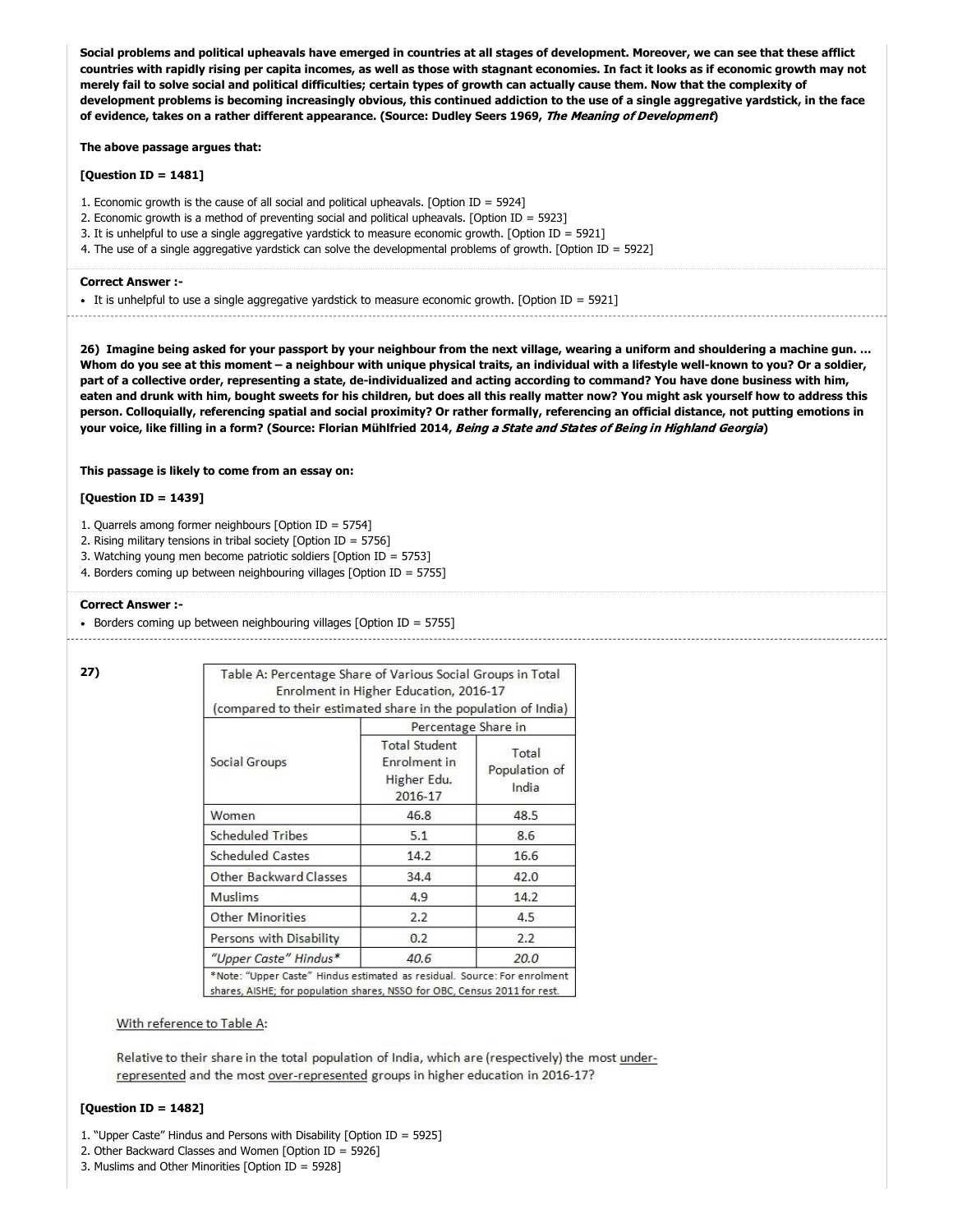• Persons with Disability and "Upper Caste" Hindus [Option ID = 5927]

# **28)**

| Reasons for choice given<br>by those enrolled in<br>private institutions | <b>SCHOOL EDUCATION</b> | HIGHER<br><b>EDUCATION</b> |                     |                     |
|--------------------------------------------------------------------------|-------------------------|----------------------------|---------------------|---------------------|
|                                                                          | Primary                 | Secondary                  | Higher<br>Secondary | Graduate &<br>Above |
| No govt. insttn. nearby                                                  | 5.3                     | 15.1                       | 20.1                | 21.4                |
| <b>Better</b> learning<br>environment                                    | 55.7                    | 54.0                       | 47.5                | 32.1                |
| English medium                                                           | 14.7                    | 9.5                        | 5.3                 | 1.4                 |
| Govt insttn. unsatisfactory                                              | 20.7                    | 17.0                       | 18.0                | 10.2                |
| Didn't get into govt. insttn.                                            | 0.6                     | 1.6                        | 6.1                 | 31.5                |
| Can't say                                                                | 3.0                     | 2.9                        | 2.9                 | 3.3                 |
| <b>All Reasons</b>                                                       | 100.0                   | 100.0                      | 100.0               | 100.0               |

Some inferences based on the data in Table B:

- The desire for English medium education seems to be a more important reason for choosing L. private institutions at the school level rather than for higher education.
- A majority of those in private higher education are there because they could not get into II. government institutions, or because there were no government institutions nearby.
- Up till the secondary level, a minority of those in private schools believe that private schools Ш. provide a better learning environment than government schools.

Which of the above inferences is/are correct?

# **[Question ID = 1483]**

- 1. I and III [Option ID = 5929]
- 2. I and II [Option ID = 5931]
- 3. I, II and III [Option ID = 5932]
- 4. II only [Option ID = 5930]

# **Correct Answer :-**

```
\bullet I and II [Option ID = 5931]
```
**29)**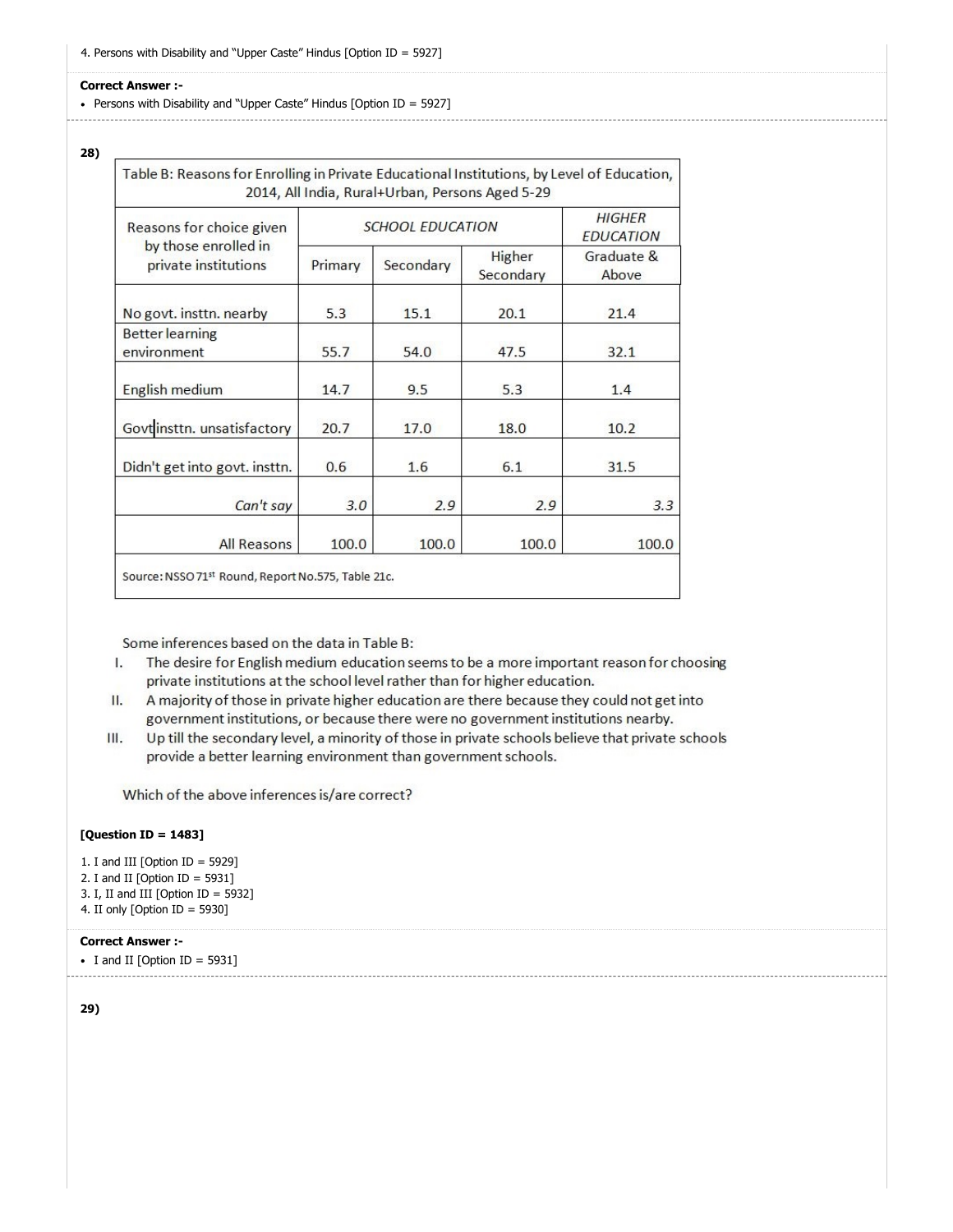| <b>Disciplines</b>                     | Total<br>Enrolment<br>(000s, rounded) | Percentage Share<br>of Women |  |  |
|----------------------------------------|---------------------------------------|------------------------------|--|--|
| Agriculture                            | 184                                   | 26.4                         |  |  |
| Arts                                   | 9,891                                 | 52.9                         |  |  |
| Commerce                               | 3,858                                 | 46.2                         |  |  |
| Education                              | 713                                   | 62.3                         |  |  |
| <b>Engineering &amp;</b><br>Technology | 4,250                                 | 27.9                         |  |  |
| Foreign Language                       | 121                                   | 54.7                         |  |  |
| Indian Language                        | 246                                   | 58.9                         |  |  |
| IT & Computer                          | 682                                   | 43.6                         |  |  |
| Law                                    | 328                                   | 31.4                         |  |  |
| Management                             | 520                                   | 37.3                         |  |  |
| Medical Science*                       | 900                                   | 61.1                         |  |  |
| Science                                | 4,378                                 | 47.1                         |  |  |
| Social Science                         | 776                                   | 49.6                         |  |  |

Based on the data in Table D, we can infer that the largest numbers of women (in absolute terms) in undergraduate education would be found in:

# **[Question ID = 1485]**

- 1. Arts, Education and Medical Science [Option ID = 5937]
- 2. Arts, Science and Engineering & Technology [Option ID = 5938]
- 3. Arts, Science, Commerce [Option ID = 5940]
- 4. Education, Medical Science, Indian Language [Option ID = 5939]

# **Correct Answer :-**

• Arts, Science, Commerce [Option ID = 5940] 

**30)** 

|                                                                                         |       |                      | Table E: Representation of Women & Social Categories in Student Enrolment,<br>by Type of University, 2015-16 |                                      |                        |                                |                                    |
|-----------------------------------------------------------------------------------------|-------|----------------------|--------------------------------------------------------------------------------------------------------------|--------------------------------------|------------------------|--------------------------------|------------------------------------|
| Type of Univ or<br>College                                                              | Women | Schedule<br>d Castes | Scheduled<br><b>Tribes</b>                                                                                   | Other<br><b>Backwar</b><br>d Classes | Muslim<br>$\mathsf{s}$ | Other<br><b>Minoritie</b><br>5 | "Upper-<br>Caste"<br><b>Hindus</b> |
| <b>Central Univs</b>                                                                    | 46.0  | 11.6                 | 3.9                                                                                                          | 13.7                                 | 4.1                    | 0.8                            | 66.0                               |
| Inst. of Nat.<br>Imp.                                                                   | 21.5  | 13.0                 | 5.9                                                                                                          | 25.2                                 | 1.5                    | 1.0                            | 53.4                               |
| <b>State Univs</b>                                                                      | 48.2  | 11.3                 | 3.4                                                                                                          | 28.8                                 | 3.8                    | 0.6                            | 52.0                               |
| Cen+State<br>OpenU                                                                      | 43.1  | 13.7                 | 8.3                                                                                                          | 30.8                                 | 0.5                    | 0.2                            | 46.6                               |
| <b>Private Univs</b>                                                                    | 33.7  | 5.4                  | 2.6                                                                                                          | 19.1                                 | 2.5                    | 2.4                            | 67.9                               |
| <b>All India Univs</b>                                                                  | 43.2  | 11.0                 | 4.7                                                                                                          | 25.8                                 | 2.6                    | 0.9                            | 55.0                               |
| Source: Based on AISHE 2011-12 & 2015-16 Tables 27-28. (Some university types combined) |       |                      |                                                                                                              |                                      |                        |                                |                                    |

Some statements based on Table E:

In all types of universities, the largest social group is that of "Upper Caste" Hindus. L.

- Ш. The share of women is higher than the All India Universities average in Institutions of National Importance and Private universities
- III. Private universities have the lowest proportion of Scheduled Castes and Scheduled Tribes

Which of the above statements are correct: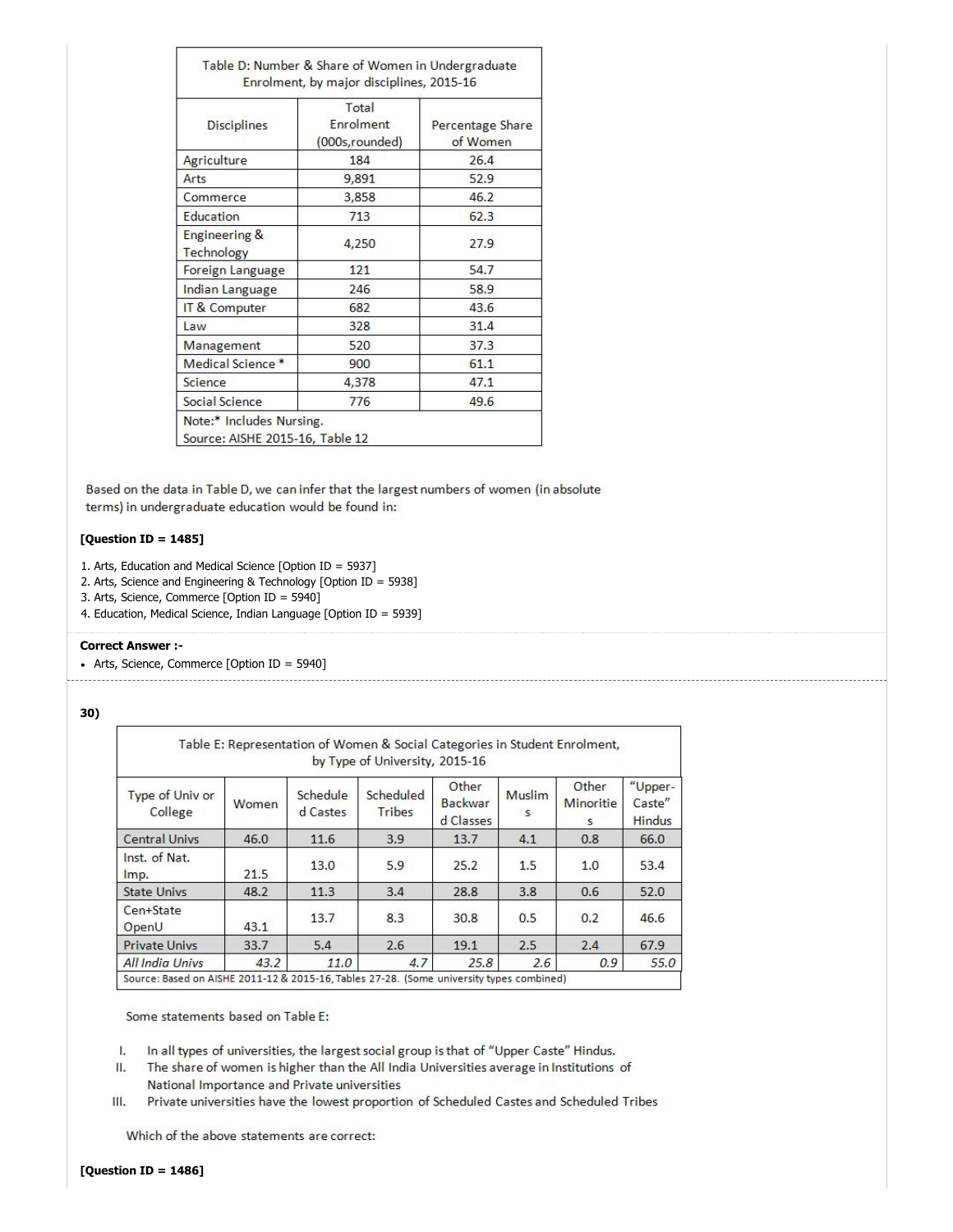1. I and III [Option ID = 5943]

2. I and II [Option ID = 5942]

3. I only [Option ID = 5941]

4. I, II and III [Option ID = 5944]

# **Correct Answer :-**

 $\bullet$  I and III [Option ID = 5943]

**31)** 

|                            | Rural |       | Urban. |       |  |
|----------------------------|-------|-------|--------|-------|--|
| <b>Reasons for Dropout</b> | Women | Men   | Women  | Men   |  |
| Never attended             | 23.4  | 11.4  | 11.9   | 7.5   |  |
| School too far             | 0.9   | 0.9   | 0.2    | 0.2   |  |
| To earn income             | 8.9   | 64.5  | 14.1   | 69.7  |  |
| Not considered necessary   | 9.0   | 6.4   | 7.8    | 4.9   |  |
| To do domestic work        | 43.5  | 2.9   | 47.8   | 1.8   |  |
| Other Reasons              | 14.2  | 13.9  | 18.2   | 15.9  |  |
| Total                      | 100.0 | 100.0 | 100.0  | 100.0 |  |

Considering both rural and urban sectors and the various reasons given for discontinuing education, gender differences are the most and the least (respectively) for:

# **[Question ID = 1484]**

1. "To do domestic work" and "Other reasons" [Option ID = 5933]

2. "To do Domestic work" and "School too far" [Option ID = 5935]

3. "To earn income" and "Never attended" [Option ID = 5936]

4. "To Earn Income" and "School too far" [Option ID = 5934]

# **Correct Answer :-**

"To Earn Income" and "School too far" [Option ID = 5934]

**32) It is not surprising that the East India Company, which was basically a jointstock company, should be concerned with accounts of its operations. The more important point is that the trade accounts, the manner in which they were presented, and their accountability to the Company at different levels and to the British Parliament, brought together for the first time a broad range of goods within a single accounting framework. Since accounts had to be submitted regularly, it rendered possible the construction of temporal sequences of the volume of trade and the movement of goods, thus making it possible to represent commodity flows statistically. Once again, this is an early precursor to a macroeconomic account of the economy. (Source: U. Kalpagam 2000, 'Colonial governmentality and the "economy"')**

**The above passage suggests that the most important consequence of the East India Company's accounting practices was to:**

# **[Question ID = 1475]**

1. Create the preconditions for the description and analysis of the macroeconomy. [Option ID = 5897]

2. Provide a temporal account of trade and the movement of goods. [Option ID = 5898]

3. Underline the special importance of accounts for jointstock companies. [Option ID = 5899]

4. Initiate modern forms of public accountability and oversight. [Option ID = 5900]

# **Correct Answer :-**

Create the preconditions for the description and analysis of the macroeconomy. [Option ID = 5897]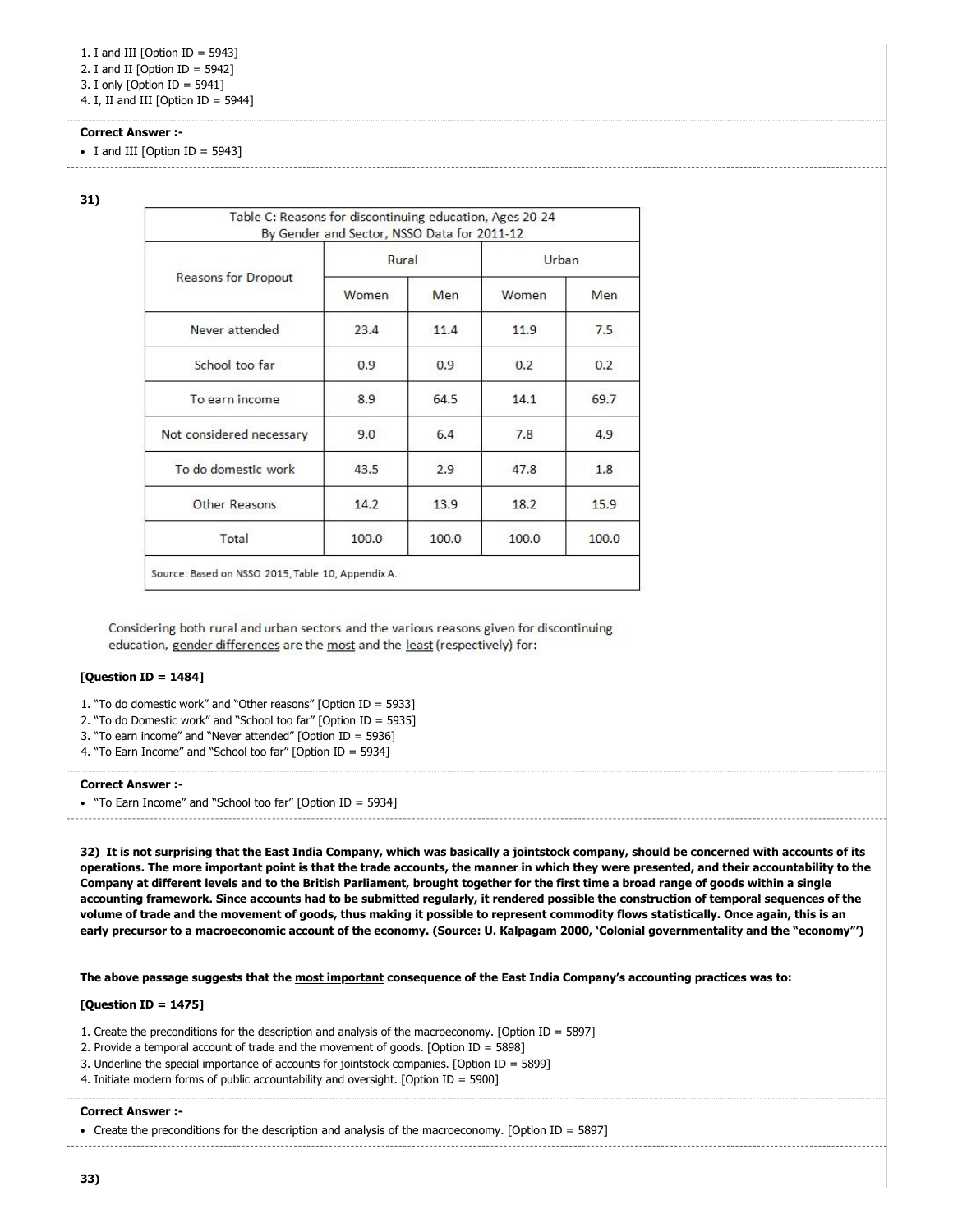**Not merely a passive activity, hanging out in the [Janpath] market is, for my informants [a group of male tourist escorts in their late twenties], an active process of figuring out India's role in a globalizing world and of determining their own place within it. The market is also an arena for staging and playing with gender and class identities. Their watching, commenting, and enjoying street life can be seen as processes of participation in global exchanges. In Janpath, we are offered concrete examples of how the "global traffic of imaginaries" reaches local actors and provides them with a means for imagining new lives and desires and for enacting their own agendas for classand gender-defined processes of identity-making. (Source: Paolo Favero 2003, 'Phantasms in a "Starry" Place')**

**The main aim of this passage is to highlight:**

# **[Question ID = 1462]**

1. Young men's active imagination and participation in the global through the local. [Option ID = 5845]

- 2. Janpath as a unique site representing India's place in a globalizing world [Option ID = 5846]
- 3. The class and gendered aspect of global markets. [Option ID = 5848]
- 4. The role of male tourists in a market place. [Option ID = 5847]

# **Correct Answer :-**

Young men's active imagination and participation in the global through the local. [Option ID = 5845]

**34) Why did the British invade Australia instead of the Aborigines invading England? More generally, why did all imperialist superpowers emerge in Eurasia and not one from Africa or Australia? … Simply put, the geographical conditions in Eurasia – the nature of the land and the climate – meant that agriculture and surplus and all that went with it took hold with great force, leading to the emergence of rulers of states in command of armies equipped with technologies such as guns ….In countries like Australia, however, … food was never in short supply … As a result, there was no reason to invent the agricultural technology that allows for the accumulation of surplus … .Today we know …that the Aborigines had poetry, music and myths of tremendous cultural value, but they didn't have the means to attack other peoples or to defend themselves from the armies, the weapons and the germs that agricultural surplus-producing economies engender. In contrast the British … had been forced by climate and need to generate large surpluses and all that came with them, from seagoing vessels to biochemical weapons. As a result, when they arrived on the Australian coast, the Aborigines didn't stand a chance. (Source: Yanis Varoufakis 2017,** Talking to my Daughter About the Economy**)**

#### **The above passage suggests that the root cause of imperialism is:**

# **[Question ID = 1476]**

- 1. The emergence of rulers and states with standing armies and sophisticated weapons technologies. [Option ID = 5904]
- 2. The availability of weapons in some societies and their absence in others. [Option ID = 5903]
- 3. The fundamental mismatch between the economic orientation of Eurasian peoples and the cultural orientation of the rest of the world. [Option ID = 5902]
- 4. The ecological compulsion of producing an agricultural surplus, and the chain of consequences that this surplus triggers. [Option ID = 5901]

#### **Correct Answer :-**

The ecological compulsion of producing an agricultural surplus, and the chain of consequences that this surplus triggers. [Option ID = 5901] 

**35) Part of critical ethnographic practice is an ongoing commitment to rethinking and redoing one's work as ethnographer and activist. The question is how to become over the long term an apprentice to one's own changing practice. It takes practice to come to inhabit a critical ethnographer's craft. Most anthropologists would say that this transformation principally takes place during the course of fieldwork. This may sound as if "critical ethnographic practice" is dedicated to empirical investigation, as if fieldwork is foremost in shaping anthropological identities. (Source: Jean Lave 2011,** Apprenticeship in Critical Ethnographic Practice**)**

# **The above passage argues that:**

# **[Question ID = 1472]**

- 1. Fieldwork is the most important influence on anthropological identity. [Option ID = 5885]
- 2. Anthropological practice is more important than theory in moulding scholars. [Option ID = 5886]
- 3. In critical ethnography, one can only learn from one's own practice. [Option ID = 5887]
- 4. As a critical ethnographer, one is always an apprentice and always changing. [Option ID = 5888]

#### **Correct Answer :-**

• As a critical ethnographer, one is always an apprentice and always changing. [Option ID = 5888]

**36) What readers may not fully comprehend when reading Austen's** Pride and Prejudice **is that the foods served in the novel are models for conspicuous consumption. An excellent example is in the types of dishes that Mrs. Bennet serves at dinner. Mrs. Bennet always insists on serving the highest and most expensive dishes as a means of displaying her social status. (Source: https://jappfoodnetwork.wordpress.com/conspicuous-consumption-in-early-19th-century-britain/).**

**From the above passage it can be inferred that:**

**[Question ID = 1450]**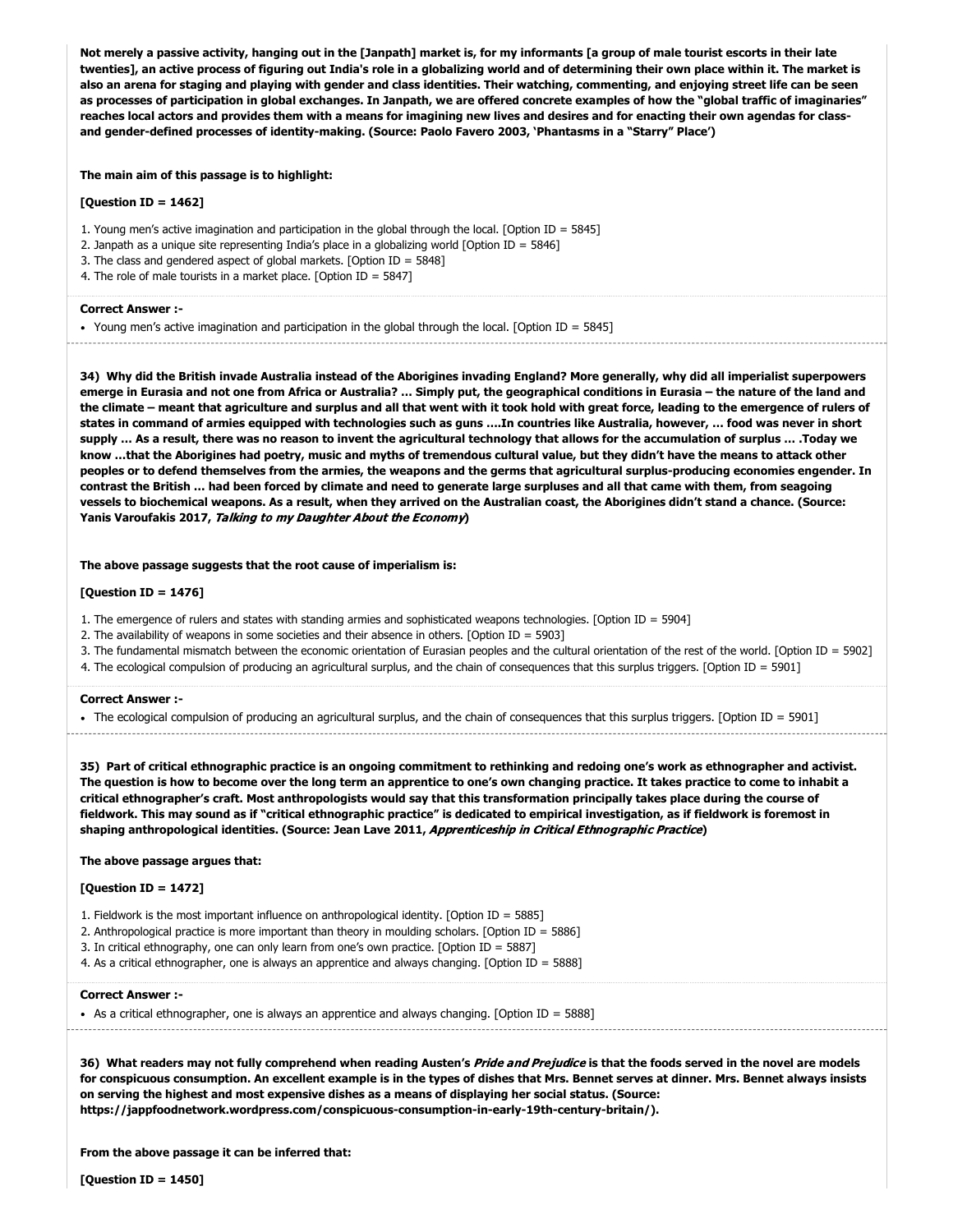- 1. Conspicuous consumption refers to the consumption of prominent people. [Option ID = 5798]
- 2. Conspicuous consumption refers to lavish spending by those who cannot afford it. [Option ID = 5797]
- 3. Conspicuous consumption is meant to be personal rather than public consumption. [Option ID = 5799]
- 4. Conspicuous consumption is meant to demonstrate one's own social status to others. [Option ID = 5800]

Conspicuous consumption is meant to demonstrate one's own social status to others. [Option ID = 5800]

**37) The cut off points on a hierarchical scale that signify strata like upper class, upper middle class, middle class, lower middle class, lower class, and so on are essentially arbitrary. At what point the lower middle class becomes a lower class depends on considerations not immanent in the hierarchy. That is why it is important to remember that cut-off points on the hierarchy are justified on the basis of cohort factors which do not figure in the hierarchy itself, but are employed by the analyst to justify the demarcations for the purpose of a specific analysis. (Source: Dipankar Gupta 1991, 'Hierarchy and difference')**

#### **The above passage implies that:**

# **[Question ID = 1451]**

- 1. Classes are not hierarchically structured. [Option ID = 5802]
- 2. Class cannot be understood on grounds of hierarchy alone. [Option ID = 5803]
- 3. Class is an essentially arbitrary construct. [Option ID = 5801]
- 4. None of these [Option ID = 5804]

# **Correct Answer :-**

Class cannot be understood on grounds of hierarchy alone. [Option ID = 5803]

**38) The slave system defined Black people as chattel. Since women, no less than men, were viewed as profitable labor units, they might as well have been genderless as far as the slaveholders were concerned. In the words of one scholar, "the slave woman was first a full time worker for her owner, and only incidentally a wife, mother or homemaker". Judged by the evolving nineteenth century ideology of femininity, which emphasized women's roles as nurturing mothers and gentle companions and housekeepers for their husbands, Black women were practically anomalies. (Source: Angela Davis 1981,** Women, race and class**)**

**The above passage implies that:**

# **[Question ID = 1453]**

1. Slave women were not wives, mothers, or homemakers. [Option ID = 5812]

- 2. There was much that was common to the condition of a slave man and a slave woman. [Option ID = 5810]
- 3. Black women were forced to conform to the nineteenth century ideology of femininity. [Option ID = 5811]
- 4. Gender identity was irrelevant for the slave women. [Option  $ID = 5809$ ]

#### **Correct Answer :-**

There was much that was common to the condition of a slave man and a slave woman. [Option ID = 5810]

**39) The importance of equality is often contrasted with that of liberty. Indeed, someone's position in the alleged conflict between equality and liberty has often been seen as a good indicator of his or her general outlook on political philosophy and political economy. For example, not only are libertarian thinkers seen as anti-egalitarian, but they are diagnosed as anti-egalitarian precisely because of their overriding concern with liberty. Similarly those diagnosed as egalitarian thinkers may appear to be less concerned with liberty precisely because they are seen as being wedded to the demands of equality. (Source: Amartya Sen 1992,** Inequality reexamined**)**

#### **The above passage implies that:**

# **[Question ID = 1449]**

- 1. D) Neither A nor B [Option ID = 5796]
- 2. A) It is often believed that there is an inherent tension between the ideals of equality and liberty. [Option ID = 5793]
- 3. C) Both A and B [Option ID = 5795]
- 4. B) It is often believed that prioritising equality requires the sacrifice of liberty, and vice-versa. [Option ID = 5794]

#### **Correct Answer :-**

• C) Both A and B [Option ID = 5795]

**40) The [Second world] war is often viewed as a period when job segregation by sex was broken down, albeit temporarily. Yet what is most striking about the wartime transformation is the way new patterns of occupational segregation developed in the industries opened to women. The boundaries between "women's" and "men's" work changed location, rather than being eliminated. If the most remarkable aspect of the sexual division of labor in the depression was its stability in the face of dramatic economic and political change, the wartime**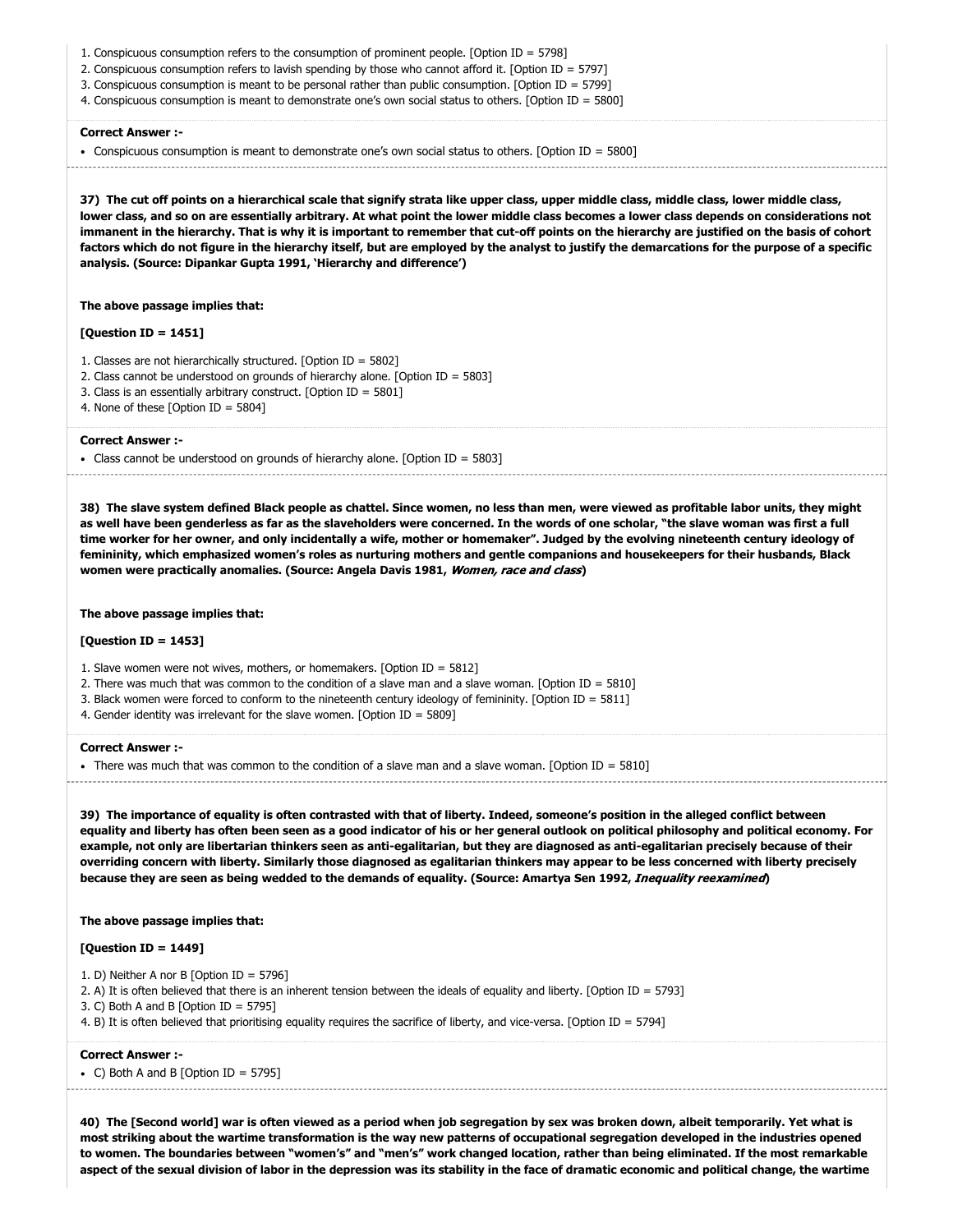**experience highlights something even more fundamental: the reproduction of job segregation in the context of a huge influx of women into the work force and a massive upheaval in the division of labor. (Source: Ruth Milkman 2009, 'Constructing Jobs as Women's Work in World II')**

# **The above passage implies that:**

#### **[Question ID = 1448]**

- 1. Both the Depression and War had the same impact upon the sexual division of labour. [Option ID = 5790]
- 2. Women's entry into previously male jobs signals the end of job segregation by sex. [Option ID = 5791]
- 3. Sexual division of labour is universal and unchanging. [Option ID = 5789]
- 4. The division of labour by sex is likely to be impacted by large scale changes in society. [Option ID = 5792]

# **Correct Answer :-**

The division of labour by sex is likely to be impacted by large scale changes in society. [Option ID = 5792]

**41) The idea that family support springs from moral impulses which are 'natural' represents a long-running theme in British social policy which defined a role for the state in ensuring that the whole population - especially the working classes - were encouraged to recognize responsibilities to their kin. It has long been an imputed characteristic of the 'decent family' that such responsibilities are recognized without question. However, most sociologists probably would want to question the idea that there is a normative consensus about these matters at the present time. (Source: Janet Finch 1991, 'Obligations of kinship in contemporary Britain')**

# **From the above passage, it can be inferred that:**

# **[Question ID = 1445]**

1. That family support springs from innate factors is a new idea. [Option ID = 5778]

- 2. Most sociologists in Britain are questioning British family policies. [Option ID = 5777]
- 3. There may be different notions of kin responsibilities in British society. [Option ID = 5779]
- 4. There is a normative consensus about family obligations. [Option ID = 5780]

#### **Correct Answer :-**

• There may be different notions of kin responsibilities in British society. [Option ID = 5779]

**42) The rules of exclusion enforced by the Inner Line, and the restrictions on property ownership by non-tribals in the tribal states of Northeast India, effectively compromise the constitutional right to free movement of Indian citizens. A similar constitutional provision in Jammu and Kashmir has proved highly controversial. The absence of controversy over the exclusionary rules in Northeast India can be explained by either the lack of interest in the region on the part of India's political classes, or the perception that, in this case, these are necessary short-term costs of the project of nationalizing space. The institution of exclusion, however, have come under increasing stress as a result of the demographic change through immigration into the region that is inherent in the logic of developmentalism. (Source: Sanjib Baruah, 2010,** Durable Disorder**)**

**The above passage argues that restrictions on non-tribals owning property in the Northeast:**

# **[Question ID = 1461]**

- 1. Should be supported because they promote migration and development. [Option ID = 5842]
- 2. Should be abolished as they block the project of nationalizing space. [Option ID = 5841]
- 3. Are non-controversial partly because mainstream India is indifferent to the Northeast. [Option ID = 5843]

4. Are not as beneficial to tribal communities as similar laws in Jammu and Kashmir. [Option ID = 5844]

#### **Correct Answer :-**

Are non-controversial partly because mainstream India is indifferent to the Northeast. [Option ID = 5843]

**43) The codification of Anglo-Hindu law in the latter half of the nineteenth century, and the subsequent enactment of a Hindu law code in post-independence India (along with a secular and territorial marriage law), have consolidated the legal recognition of the Dharmashastras as the authoritative source of the governing principles of family law for all Hindus. It is another matter that some scholars are convinced that genuine Hindu law, as transmitted by the rishis (Hindu sages), is for all practical purposes a dead letter! (Source: Patricia Uberoi 2009,** Your law and my custom**)**

# **The above passage does NOT imply that:**

# **[Question ID = 1452]**

1. Genuine Hindu law was transmitted by the rishis (Hindu sages). [Option ID = 5808]

2. There is no consensus about what is genuine Hindu law. [Option ID = 5805]

3. There are different laws around family and marriage in India. [Option ID = 5807]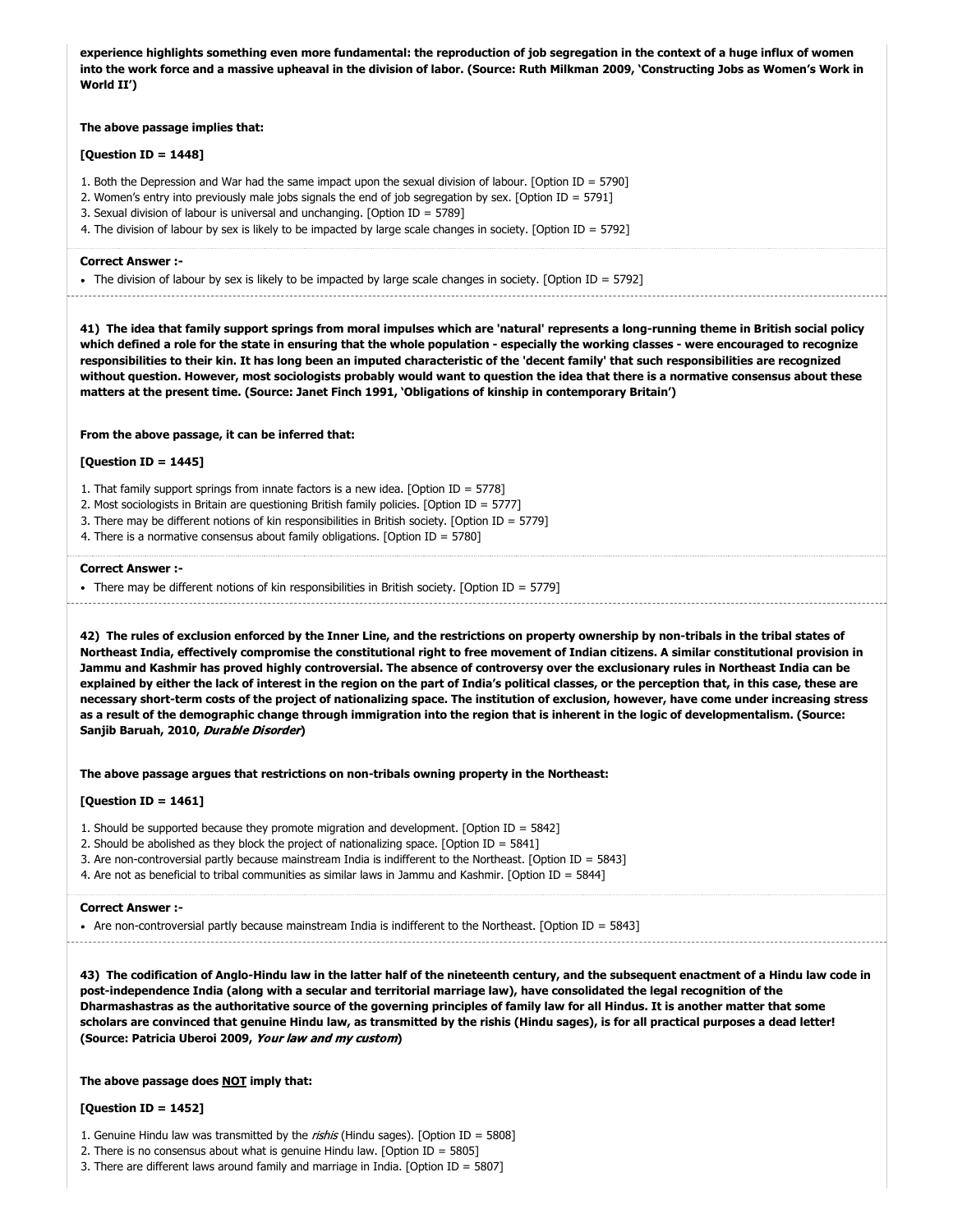4. The process of legal codification enhanced the authority of the Dharmashastras [Option ID = 5806]

#### **Correct Answer :-**

• Genuine Hindu law was transmitted by the rishis (Hindu sages). [Option ID = 5808]

**44) The discourse of nationalism shows that the material/spiritual distinction was condensed into an analogous, but ideologically far more powerful, dichotomy: that between the outer and the inner. The material domain lies outside us –a mere external, which influences us, conditions us, and to which we are forced to adjust. But ultimately it is unimportant. It is the spiritual which lies within, which is our true self; it is that which is genuinely essential. It follows that as long as we take care to retain the spiritual distinctiveness of our culture, we could make all the compromises and adjustments necessary to adapt ourselves to the requirements of a modern material world without losing our true identity. This was the key which nationalism supplied for resolving the ticklish problems posed by issues of social reform in the nineteenth century. (Source: Partha Chatterjee 1989, 'The Nationalist Resolution of the Women's Question')**

# **The above passage argues that:**

# **[Question ID = 1443]**

- 1. The key to Indian nationalism is the ticklish problem of social reform. [Option ID = 5772]
- 2. The inner/outer split allows us to adapt to modernity while preserving our identity. [Option ID = 5769]
- 3. The material/spiritual split is far more powerful than the outer/inner split. [Option ID = 5770]
- 4. The distinction between the material and the spiritual is ultimately unimportant. [Option ID = 5771]

#### **Correct Answer :-**

The inner/outer split allows us to adapt to modernity while preserving our identity. [Option ID = 5769]

**45) The neoliberal university requires high productivity in compressed time frames. Though the neoliberal transformation of the university is well documented, the isolating effects and embodied work conditions of such increasing demands are too rarely discussed. In this article, we develop a feminist ethics of care that challenges these working conditions. Our politics foreground collective action and the contention that good scholarship requires time: to think, write, read, research, analyze, edit, organize, and resist the growing administrative and professional demands that disrupt these crucial processes of intellectual growth and personal freedom. (Source: Alison Mountz et al. 2015, 'For Slow Scholarship')**

**According to the authors of this article:**

# **[Question ID = 1442]**

- 1. Feminist ethics and politics are committed to lowering academic productivity. [Option ID = 5767]
- 2. Compressed time frames enable intellectual growth and personal freedom. [Option ID = 5768]
- 3. The working conditions in contemporary universities are not debated very often. [Option ID = 5765]
- 4. The neoliberal university offers shorter working hours in return for high productivity. [Option ID = 5766]

#### **Correct Answer :-**

• The working conditions in contemporary universities are not debated very often. [Option ID = 5765]

**46) The term** vāda **is derived from the root** vad**- (to speak). … The term** śāstrārtha **came in vogue during the nineteenth and twentieth centuries for** vāda **in a limited sense (scholastic debate). It is mostly used for debates on public platforms or sometimes debates through the print media.** Vada **has a wider connotation. It is accepted as a type of** kathā **(discussion) involving debates, dialogues and discussions on philosophical, religious, social or ethical issue. (Source: Radhavallabh Tripathi 2016,** Vāda in Theory and Practice**)**

#### **According to the above passage:**

# **[Question ID = 1473]**

- 1. *Śāstrārtha* is a form of *vāda* and the latter is one of the varieties of *kathā*. [Option ID = 5890]
- 2. Vāda is a form of *śāstrārtha* which in turn is a form of  $kath\bar{a}$ . [Option ID = 5889]
- 3. Kathā is a kind of *śāstrārtha* and the latter is a type of *vāda*. [Option ID = 5891]
- 4. Vāda, kathā and śāstrārtha are distinct and unrelated forms of speech. [Option ID = 5892]

# **Correct Answer :-**

• *Śāstrārtha* is a form of *vāda* and the latter is one of the varieties of *kathā*. [Option ID = 5890]

**47) The analysis of sexism can start with obviously unjust discriminations against persons of the female sex-class, but analysis as such cannot stop there. Gender stereotypes run in every direction, and almost as much inform what supporters of women's rights approve as what they disapprove. A principal means men in our society have for initiating or terminating an everyday encounter on a sympathetic note is to employ endearing terms of address and verbal expressions of concern that are (upon examination) parental in character and profoundly asymmetrical. (Source: Erving Goffman 1979, 'Gender Display')**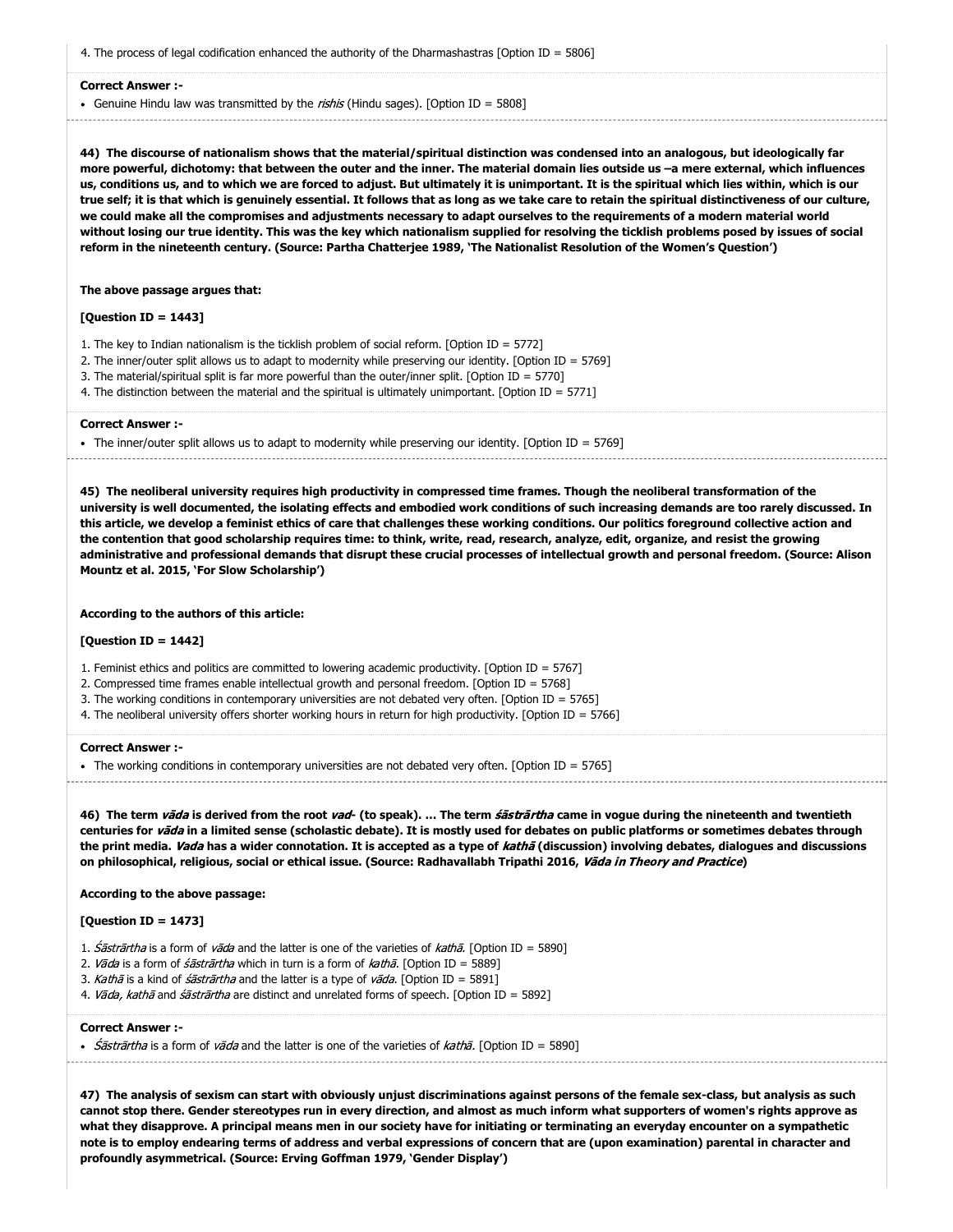# **The above passage argues that gender stereotypes:**

#### **[Question ID = 1477]**

1. Are more evident in the fight for women's rights than in gender injustices. [Option ID = 5906]

- 2. Are evident in the asymmetry of endearments used by men towards women. [Option ID = 5907]
- 3. Are limited to parent-child relations. [Option ID = 5908]

4. Are not factors in sexual discrimination. [Option ID = 5905]

#### **Correct Answer :-**

• Are evident in the asymmetry of endearments used by men towards women. [Option ID = 5907] 

**48) The essential quality of mass media is that it serves as a means to prepare people to discharge their roles effectively as disciplined citizens of a country. Folklore, especially in India, has acted as an important conduit of this form of expression… It provides aid in educating the young, promoting group solidarity, … and providing means of escaping disappointments and frustration. The secret of its effectiveness lies in the fact that the 'folk' are not aware of its subtle ways of functioning…everything is imported in the guise of entertainment and recreation. (Source: Lopamudra Maitra 2008, 'Children's oral literature and modern mass media in India...')**

**The main reason why folklore is effective in producing disciplined citizens is because:**

# **[Question ID = 1478]**

1. It aids in group solidarity and is an important conduit of expression. [Option ID = 5910]

- 2. Its messages are disguised as entertainment. [Option ID = 5911]
- 3. It provides an outlet for disappointments and frustrations. [Option ID = 5912]
- 4. It is a mass medium and reaches a wide variety of people. [Option ID = 5909]

#### **Correct Answer :-**

Its messages are disguised as entertainment. [Option ID = 5911]

**49) The term social movement became currency in European languages in the early nineteenth century. This was the period of social upheaval. The political leaders and authors who used the term were concerned with the emancipation of the exploited classes and the creation of a new society by changing property relationships. Their ideological orientation is reflected in their definition. However, since the early 1950's, various scholars have attempted to provide a 'thorough-going' definition of the concept of social movements. Social movements are thus clearly different from historical movements, tendencies or trends. (Source: Ghanshyam Shah 2002,** Social Movements in India**)**

**Statements based on the above passage:**

**I. The term social movement reflects the ancient concerns of European societies. II. Since the 1950s, social movements have been replaced by historical movements. III. The term social movement was initially used to refer to movements of the exploited. IV. Social movements are ideologically biased but historical movements are neutral.**

# **Which of the above statements are correct?**

#### **[Question ID = 1458]**

1. III and IV [Option ID =  $5832$ ]

- 2. Only III [Option ID = 5830]
- 3. Only I [Option ID = 5829]
- 4. II and IV [Option ID = 5831]

#### **Correct Answer :-**

• Only III [Option ID = 5830]

**50) Slideware helps speakers to outline their talks, to retrieve and show diverse visual materials, and to communicate slides in talks, printed reports and internet. And also to replace serious analysis with chartjunk, over-produced layouts, cheerleader logotypes and branding, and corny clip art. That is, PowerPointPhluff. PP convenience for the speaker can be costly to both content and audience. These costs result from the** cognitive style characteristic of the standard default PP presentation**: foreshortening of evidence and thought, low spatial resolution, a deeply hierarchical single-path architecture as the model for organizing every type of content, breaking up narrative and data into slides and minimal fragments, rapid temporal sequencing of thin information rather than focused spatial analysis, conspicuous decoration and Phluff, a preoccupation with format not content, an attitude of commercialism that turns everything into a sales pitch. (Source: Edward Tufte 2003,** The Cognitive Style of Power Point**)**

**The above passage argues that:**